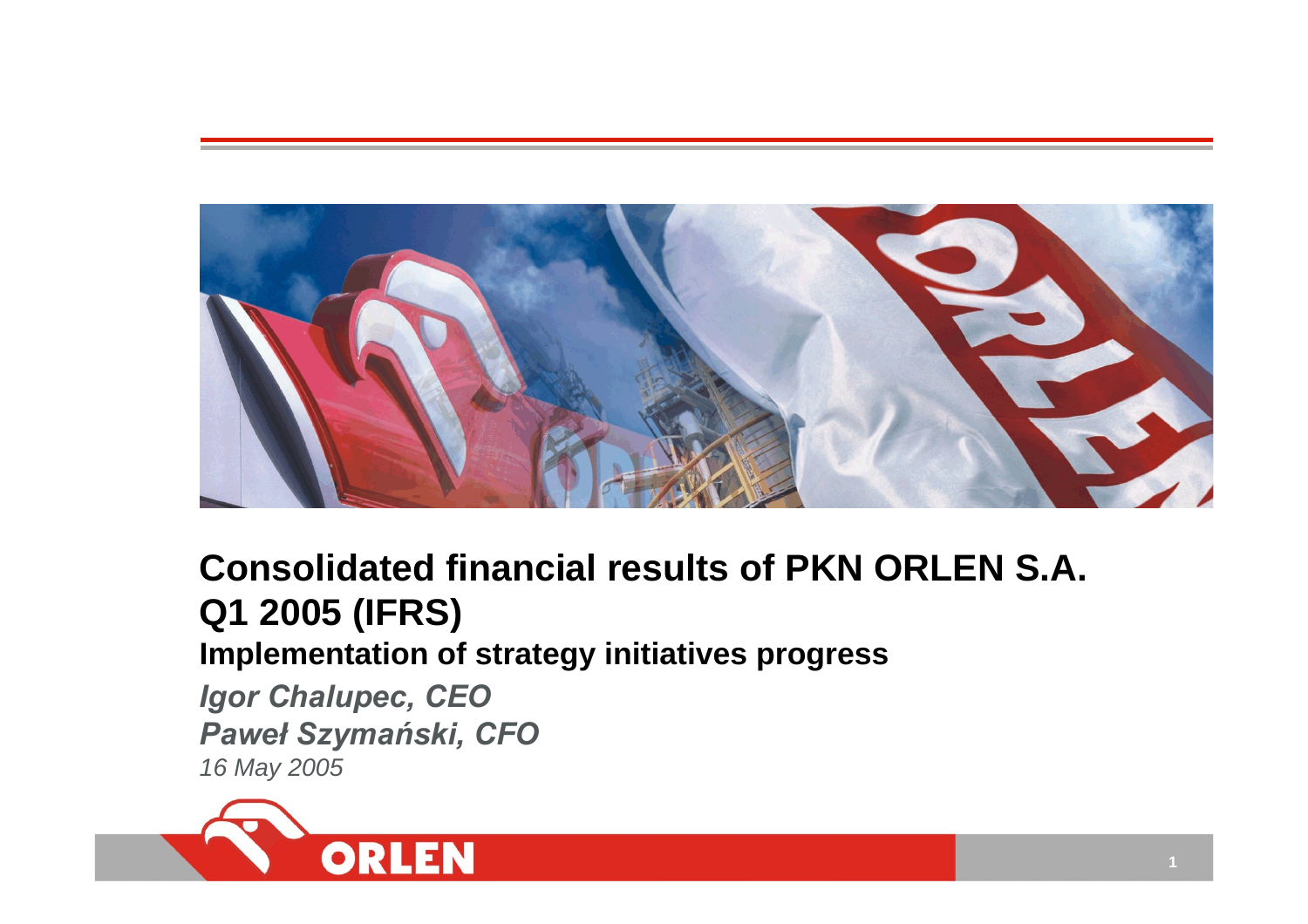**Summary of financial results and macroeconomic environment**

**Strategy update**

**Financial results Q1'05**

**Supporting slides**

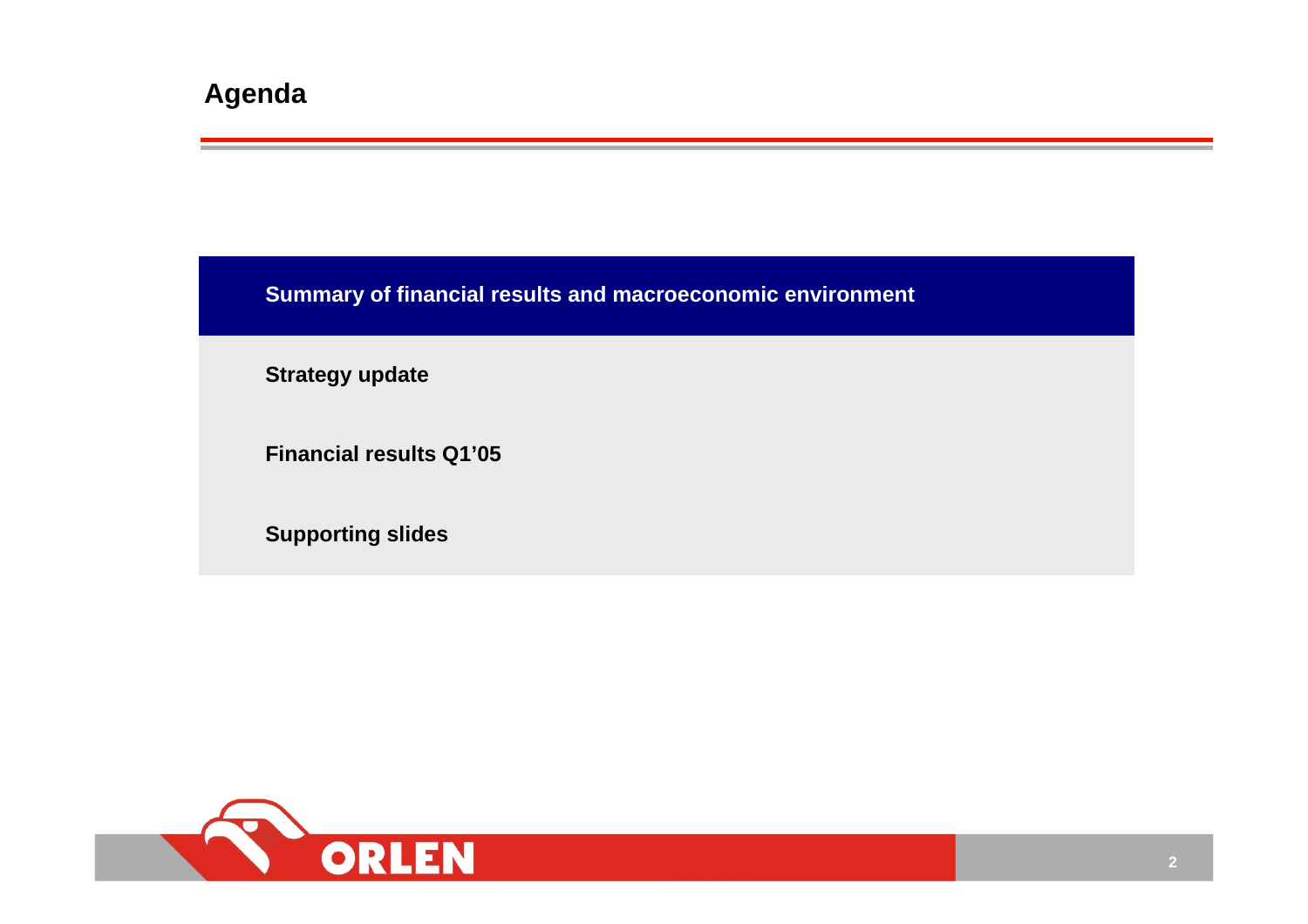| Key financial data Q1'05 <sup>1</sup>                                                                                                                                                                                                                                                                                  |                                        | <b>Operating data Q1'05</b>                                                                                                                                                                                                                                                                                                                                                             |                  |
|------------------------------------------------------------------------------------------------------------------------------------------------------------------------------------------------------------------------------------------------------------------------------------------------------------------------|----------------------------------------|-----------------------------------------------------------------------------------------------------------------------------------------------------------------------------------------------------------------------------------------------------------------------------------------------------------------------------------------------------------------------------------------|------------------|
| $\bullet$ ROACE <sup>2</sup>                                                                                                                                                                                                                                                                                           | 20.5%                                  | • Cost cutting <sup>5</sup>                                                                                                                                                                                                                                                                                                                                                             | <b>PLN 216 m</b> |
| • EBITDA<br>Net profit <sup>3</sup>                                                                                                                                                                                                                                                                                    | <b>PLN 1,087 m</b><br><b>PLN 631 m</b> | • Wholesale volume sales $6$<br>Q1'05/Q1'04                                                                                                                                                                                                                                                                                                                                             | $+5.7%$          |
| • Operating cash flow                                                                                                                                                                                                                                                                                                  | <b>PLN 574 m</b>                       | • Retail volume sales <sup>7</sup><br>Q1'05/Q1'04                                                                                                                                                                                                                                                                                                                                       | $-0.8%$          |
| • Gearing <sup>4</sup>                                                                                                                                                                                                                                                                                                 | 2.6%                                   | • Utilisation ratio <sup>8</sup>                                                                                                                                                                                                                                                                                                                                                        | 91.7%            |
| 1) Refers to the Capital Group, IFRS numbers in the whole presentation<br>if not otherwise stated<br>2) ROACE = operating profit after tax / average capital employed (equity<br>+ net debt)<br>3) Includes net profit of PKN ORLEN subsidiaries for Q1'05 of PLN<br>49 m IFRS based<br>4) Gearing = net debt / equity |                                        | 5) Additional net effect of Q1'05 vs. Q1'04 amounts to PLN 73 m<br>(calculations referring to 2002 costs base). For further details please go<br>to slides 19 and 28<br>6) Refers to PKN ORLEN Group sales (gasoline, diesel, Jet, LHO)<br>7) Refers to PKN ORLEN Group retail sales (gasoline, diesel, LPG)<br>8) Based on deep processing capacity of PKN ORLEN<br>13.5 m tonnes/year |                  |

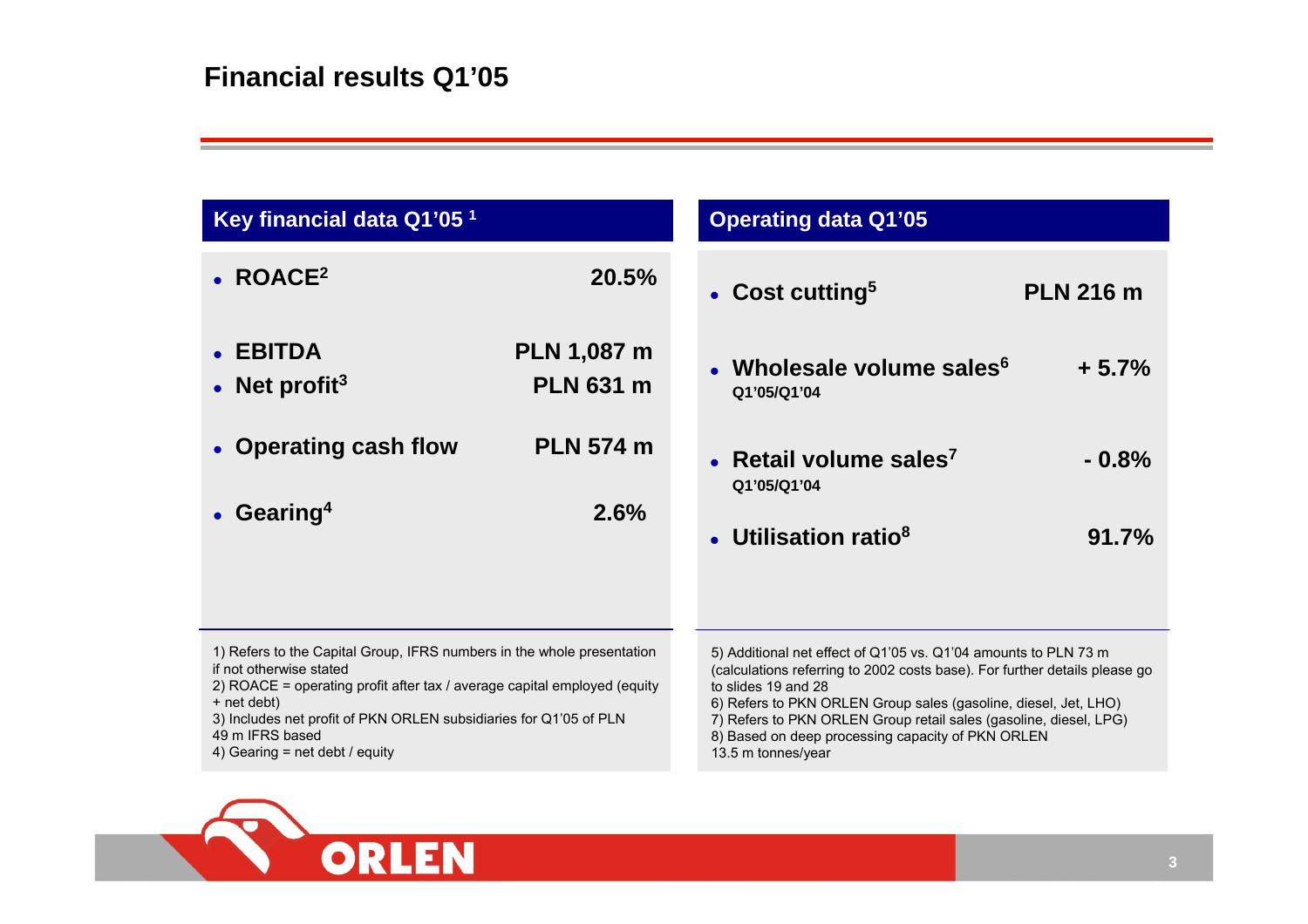### **EBITDA and ROACE Q1'05 vs Q1'04 Comparison based on 20041 average market environment**



### **Financial assumptions for 2005 - delivery on track**

| <b>Item</b>       | Delivery after Q1'05                         |
|-------------------|----------------------------------------------|
| $\cdot$ EBITDA    | $\cdot$ >10.4%                               |
| • Personnel costs | $\cdot$ Below the level of 2004 <sup>2</sup> |
| $\cdot$ CAPFX     | $\cdot$ PLN 387 m                            |

1) Q1'05 and Q1'04 calculated on the same market conditions – average 2004: crude oil Brent 38,3\$/b,Brent/Ural differential 4,1\$/b, refinery margin 5,6 \$/b, PLN/EUR 4,52; PLN/USD 3,65; 2) Refers to PKN ORLEN 3) Refers to PKN ORLEN Group 4) Refers to net profit of parent company PKN ORLEN for 2004



**22.3**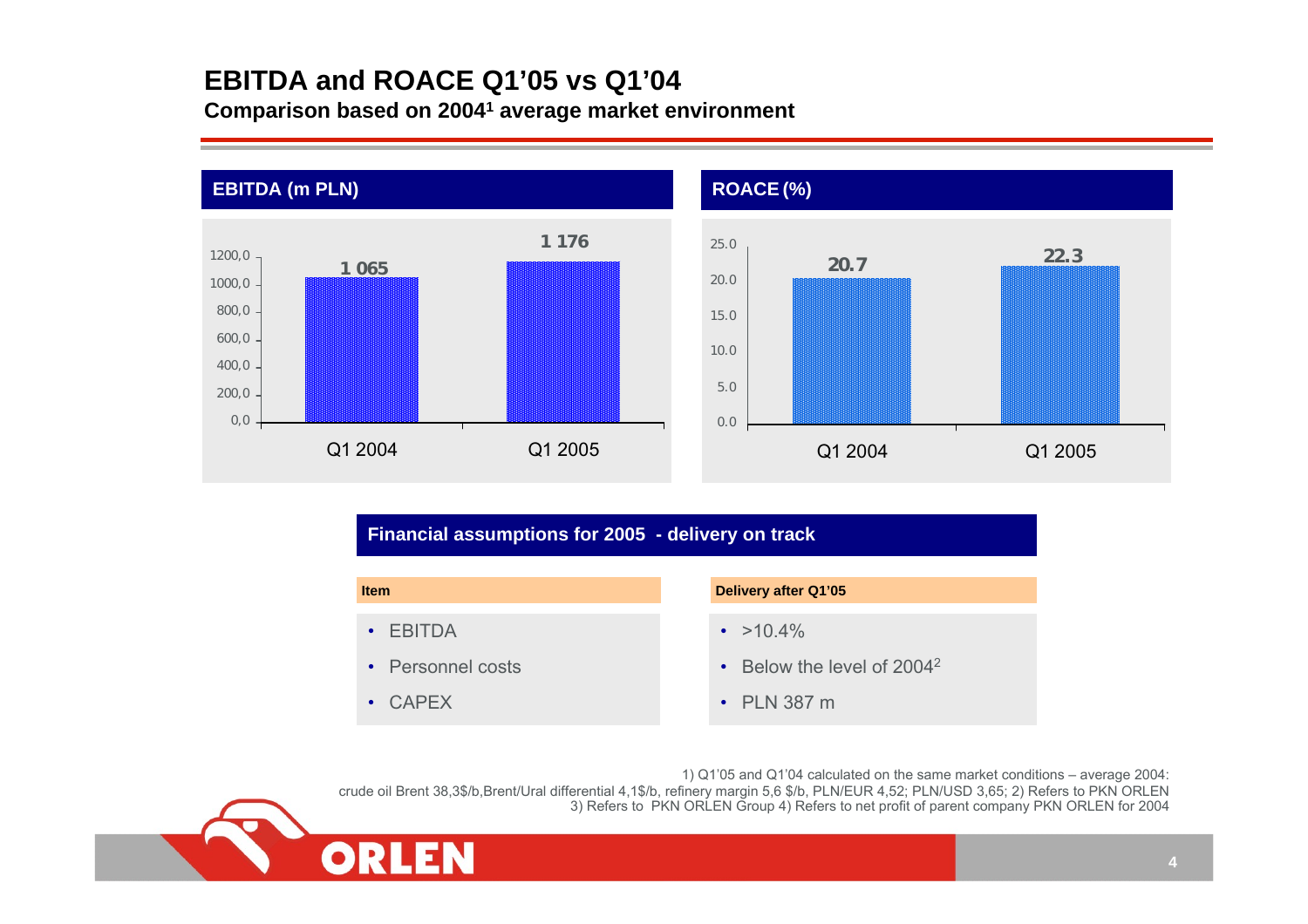

**Refinery margin \$3.6/b average in Q1'05** *Decrease of 14% Q1'05/Q1'04*





## **Brent \$47.7/b average in Q1'05 Increase of 49% Q1'05/Q1'04 Brent Brent Brent Brent Brent Brent Brent Brent Brent Brent Brent Brent Brent Brent Brent Brent Brent Brent Brench 21'05**



1) Source: NBP(Polish National Bank)<br>2) Calculated as: Products (88.36%) vs. Brent Dtd (100%). Products (18.51%),<br>EN590 (23.20%), Naphtha (16.51%), LOO (15.31%), HSFO (5.44%) i Jet (2.69%),<br>(source: CIF NWE quotations, ex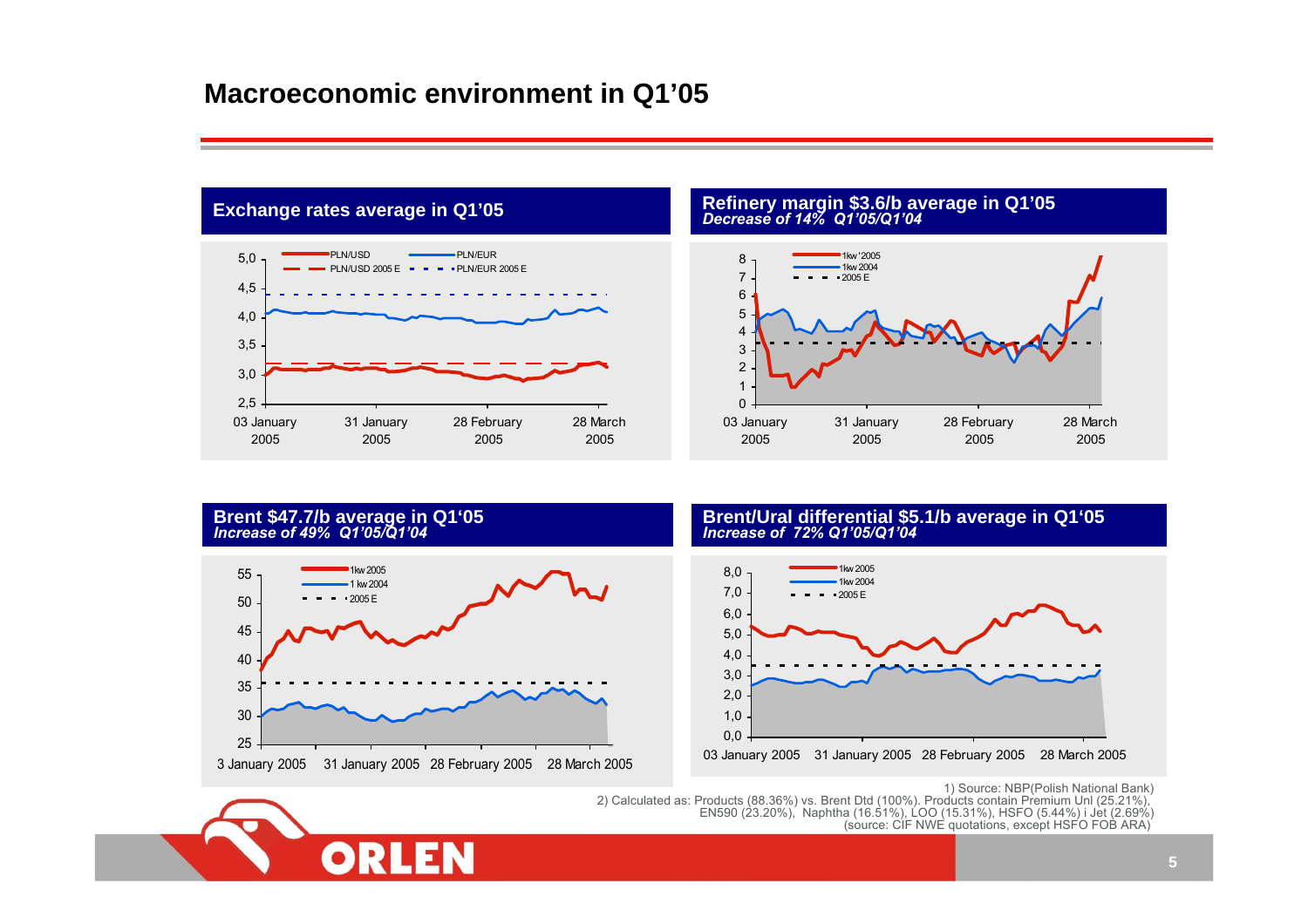**Summary of financial results and macroeconomic environment**

**Strategy update**

**Financial results Q1'05**

**Supporting slides**

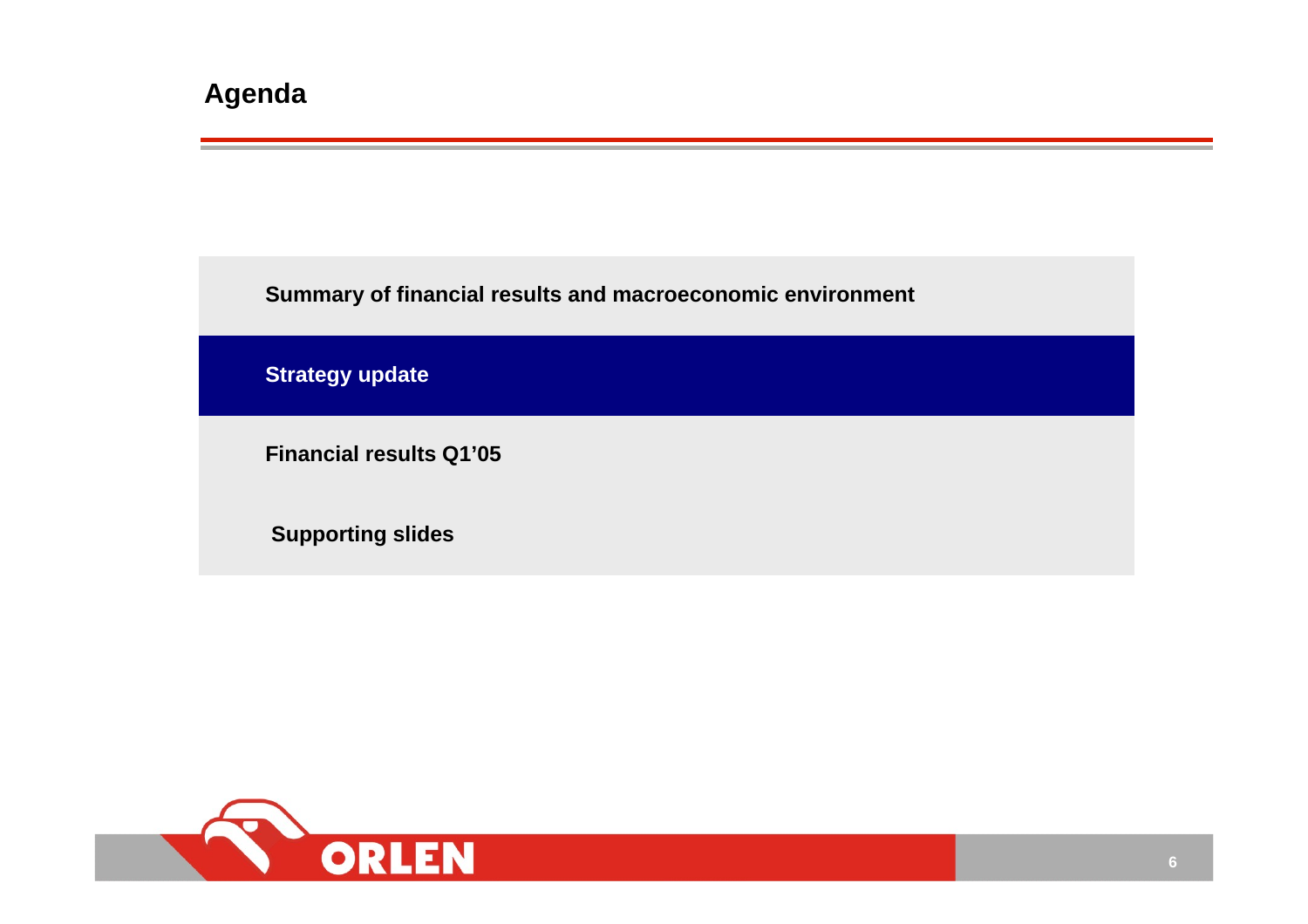## **Strategy update: Unipetrol**

ORLEN

| <b>Schedule</b><br><b>Actions</b><br>• European Commission approval of<br>20 April 2005<br>• Preparation and delivery of $MTO1$ process in<br>PKN ORLEN taking control of<br>Unipetrol<br>• Closing of the transaction -<br>$20 - 30$ May 2005<br>Office -specialists to create framework of<br>payment to the Czech Government<br>for the assets, and registration of<br>Group project:<br>the shares (CZK 13 bn plus<br>receivables):<br>Detailed plan for the first 100 days of the<br>price: c.a. CZK 13 bn for equity and<br>integration process from the day the formal<br>receivables<br>closing of the transaction was prepared<br>payment: c.a. 90% internal funds, the<br>rest financed with debt<br>Elaboration of management model and<br>organisational structure after Unipetrol Group<br>• Send Unipetrol MTO information to<br>Maximum 3 days after<br>the Czech Securities Commission,<br>closing of the<br>selection plan for applicants for key posts<br>(concerning Unipetrol, Spolana and<br>transaction<br>Paramo). MTO announcement in<br>60 days<br>Czech - Polish management teams will be<br>• Corporate takeover of Czech<br>Beginning of June 2005<br>holding (Supervisory Board and<br>and concepts (value-creation teams)<br>Management Board of Unipetrol)<br>• Initiate "Partnership" Programme<br>• Presentation of financial model of<br>Third quarter 2005<br>Unipetrol with integration plan and<br>possible synergies as well as | Unipetrol acquisition and integration with PKN ORLEN |                                                                                                                                                                                                                                                                                                                               |
|-----------------------------------------------------------------------------------------------------------------------------------------------------------------------------------------------------------------------------------------------------------------------------------------------------------------------------------------------------------------------------------------------------------------------------------------------------------------------------------------------------------------------------------------------------------------------------------------------------------------------------------------------------------------------------------------------------------------------------------------------------------------------------------------------------------------------------------------------------------------------------------------------------------------------------------------------------------------------------------------------------------------------------------------------------------------------------------------------------------------------------------------------------------------------------------------------------------------------------------------------------------------------------------------------------------------------------------------------------------------------------------------------------------------------------------------------------------------------|------------------------------------------------------|-------------------------------------------------------------------------------------------------------------------------------------------------------------------------------------------------------------------------------------------------------------------------------------------------------------------------------|
|                                                                                                                                                                                                                                                                                                                                                                                                                                                                                                                                                                                                                                                                                                                                                                                                                                                                                                                                                                                                                                                                                                                                                                                                                                                                                                                                                                                                                                                                       |                                                      |                                                                                                                                                                                                                                                                                                                               |
| 100 days from the formal closing of<br>transaction.                                                                                                                                                                                                                                                                                                                                                                                                                                                                                                                                                                                                                                                                                                                                                                                                                                                                                                                                                                                                                                                                                                                                                                                                                                                                                                                                                                                                                   | initiatives already conducted, after                 | accordance with Czech capital market requirements<br>• Management of integration by Project Management<br>organisational structure for integration with Unipetrol<br>acquisition was prepared and finalization of the<br>Creation of "Partnership" Programme, by which<br>created, working together on integration activities |

**1** MTO – Mandatory Tender Offer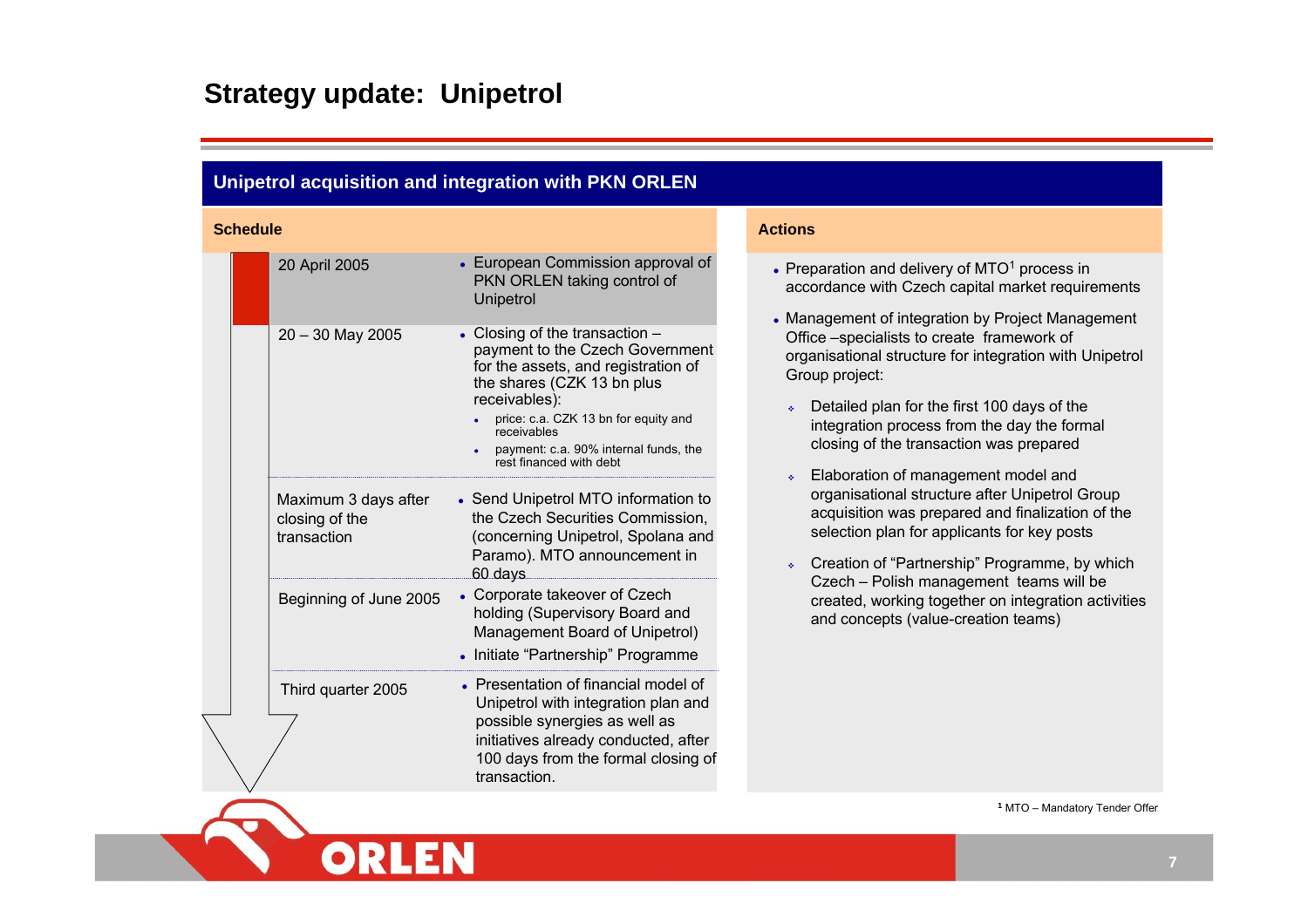### **Intellectual capital dedicated to the Unipetrol project**

**Nearly 150 specialists are dedicated to the Unipetrol integration process. Over 60% of the team consists of PKN ORLEN employees, the remaining are legal and financial advisors as well as PR specialists.**

| <b>PKN ORLEN employees</b>                                                                                                                                                                                                                                                                                                                                                                   | Consultants and advisors - areas of activity                                                                                                                                                                                                                                                                                                                 |
|----------------------------------------------------------------------------------------------------------------------------------------------------------------------------------------------------------------------------------------------------------------------------------------------------------------------------------------------------------------------------------------------|--------------------------------------------------------------------------------------------------------------------------------------------------------------------------------------------------------------------------------------------------------------------------------------------------------------------------------------------------------------|
| • Three teams dedicated to the Unipetrol<br>integration process :<br>↓ Project Management Officers<br>• Core members of the integration team<br>↓ Cooperation staff<br>• Each particular group is devoted to an<br>individual business segment of PKN ORLEN<br>(retail, production, capital investments, cost-<br>cutting, finance, HR, back-office,<br>environmental protection and others) | • Integration programme and value generating<br>processes<br>• Integration-related legal advisory (Poland and<br>Czech Republic)<br>• Mandatory tender offer for the minority shareholders<br>of Unipetrol, Spolana i Paramo<br>• Cooperation with the experts responsible for the<br>valuation of the Unipetrol Group<br>• Communication with the Czech SEC |

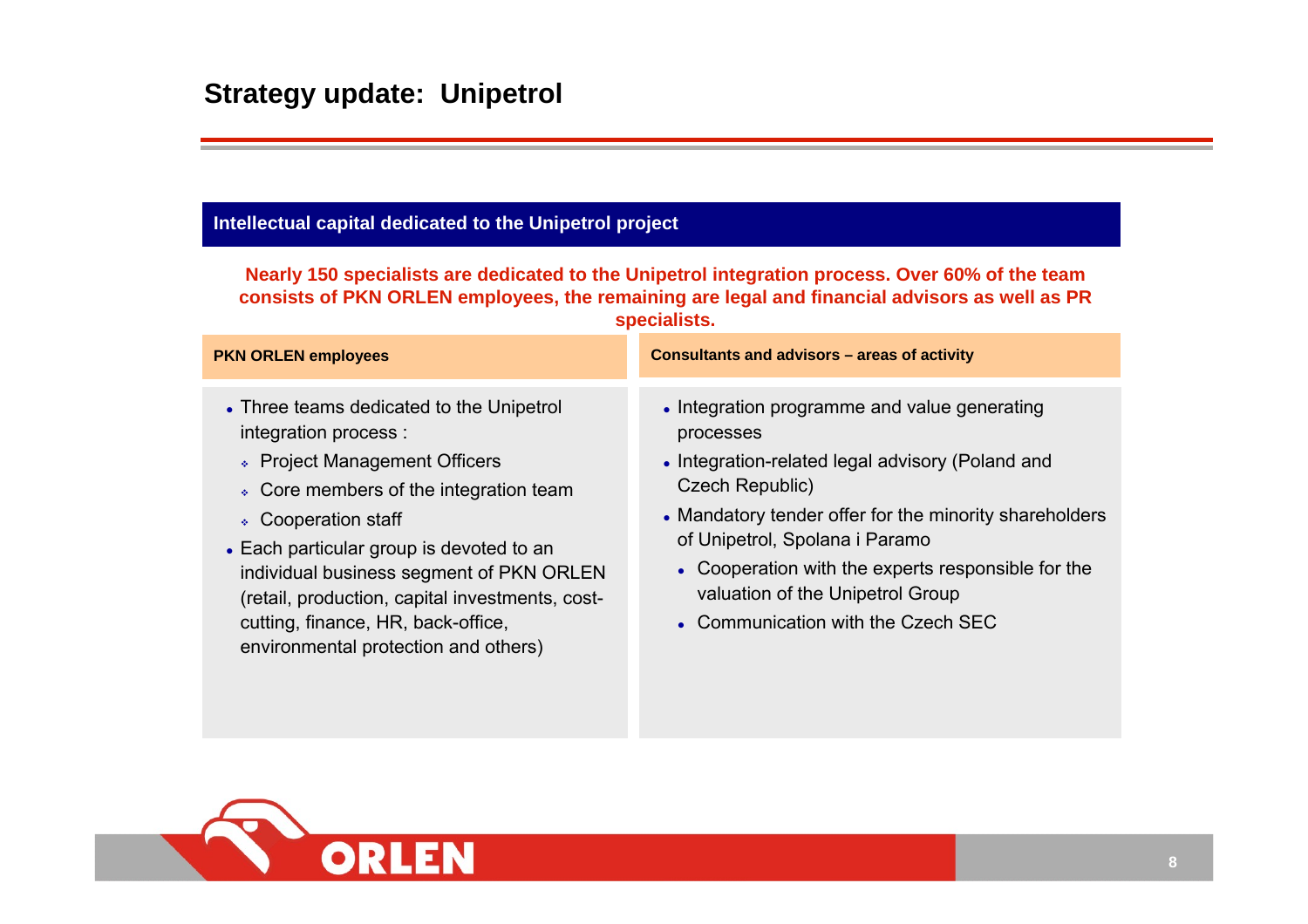## **Strategy update: Efficiency Improvement**

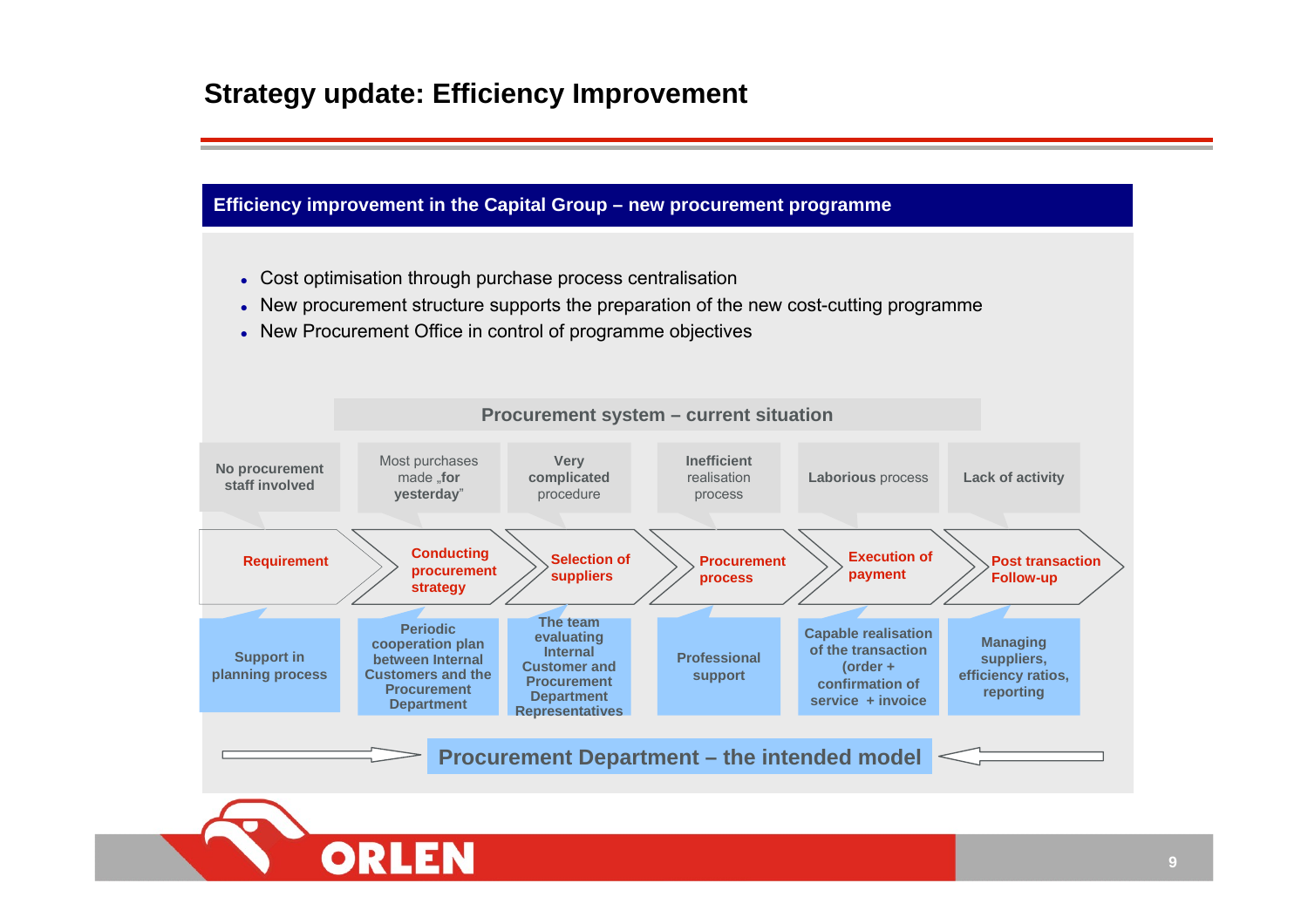## **Strategy update: Management by Objectives**

| <b>Management by Objectives (MBO) Programme Implementation</b>                                                                                                                                                                                                                                                                                                                                                                                                                                                                                                                                                                                                                                                                                                                                                                                                                                                                                                                                                                                                                                         |                                                                                                                                                                                                                                                                                                                                                                                                                                                                                                                                                                                                                                                                                                                                                                                                                                                                        |  |  |  |
|--------------------------------------------------------------------------------------------------------------------------------------------------------------------------------------------------------------------------------------------------------------------------------------------------------------------------------------------------------------------------------------------------------------------------------------------------------------------------------------------------------------------------------------------------------------------------------------------------------------------------------------------------------------------------------------------------------------------------------------------------------------------------------------------------------------------------------------------------------------------------------------------------------------------------------------------------------------------------------------------------------------------------------------------------------------------------------------------------------|------------------------------------------------------------------------------------------------------------------------------------------------------------------------------------------------------------------------------------------------------------------------------------------------------------------------------------------------------------------------------------------------------------------------------------------------------------------------------------------------------------------------------------------------------------------------------------------------------------------------------------------------------------------------------------------------------------------------------------------------------------------------------------------------------------------------------------------------------------------------|--|--|--|
| <b>Basic information about the project</b>                                                                                                                                                                                                                                                                                                                                                                                                                                                                                                                                                                                                                                                                                                                                                                                                                                                                                                                                                                                                                                                             | <b>Programme assumptions</b>                                                                                                                                                                                                                                                                                                                                                                                                                                                                                                                                                                                                                                                                                                                                                                                                                                           |  |  |  |
| • System MBO <sup>1</sup> was prepared implementation, starting<br>from 1 July 2005, in the whole company as a part of the<br>PKN ORLEN Capital Group's integration.<br>The new motivating system for the Management Board<br>$\bullet$<br>and managers of PKN ORLEN and its Capital Group will<br>support the realisation of the value creation strategy.<br>The system is aimed at the creation of measures and<br>$\bullet$<br>awards encouraging employees to realise the goals<br>accepted in our strategy.<br>The system is aimed at encouraging employees to<br>cooperate in order to achieve the best results<br>The implementation of the system is aimed at increasing<br>$\bullet$<br>control of efficiency and expenses.<br>The new system will become a central part of the<br>$\bullet$<br>organisational culture aimed at achieving results<br>The new motivating system concerns:<br>$\bullet$<br><b>Management Board</b><br>÷.<br>PKN ORLEN management within the VBM Project.<br>÷.<br>Management Boards and key strategic posts of the<br>÷.<br>Capital Group's subsidiaries abroad | Personnel are, in accordance with the new system,<br>rewarded for realisation of:<br>Individual tasks<br>Solidarity goals (SVA)<br>÷.<br>Realisation of the solidarity goals is influenced strongly<br>by the level of the individual. The higher the post the<br>higher the impact of the factor.<br>People belonging to the new system are evaluated on<br>the basis of 4-6 individual tasks.<br>At least 70% of those tasks should be countable; the<br>goals coming directly from the financial plan.<br>Bonuses for people belonging to the new system are<br>calculated annually<br>The motivation for goal achievement flows from higher<br>levels of management to the lower.<br>Individual tasks have different weightings.<br>Total individual tasks realisation is awarded only above<br>80 points. There are additional rewards for exceeding<br>the plan. |  |  |  |

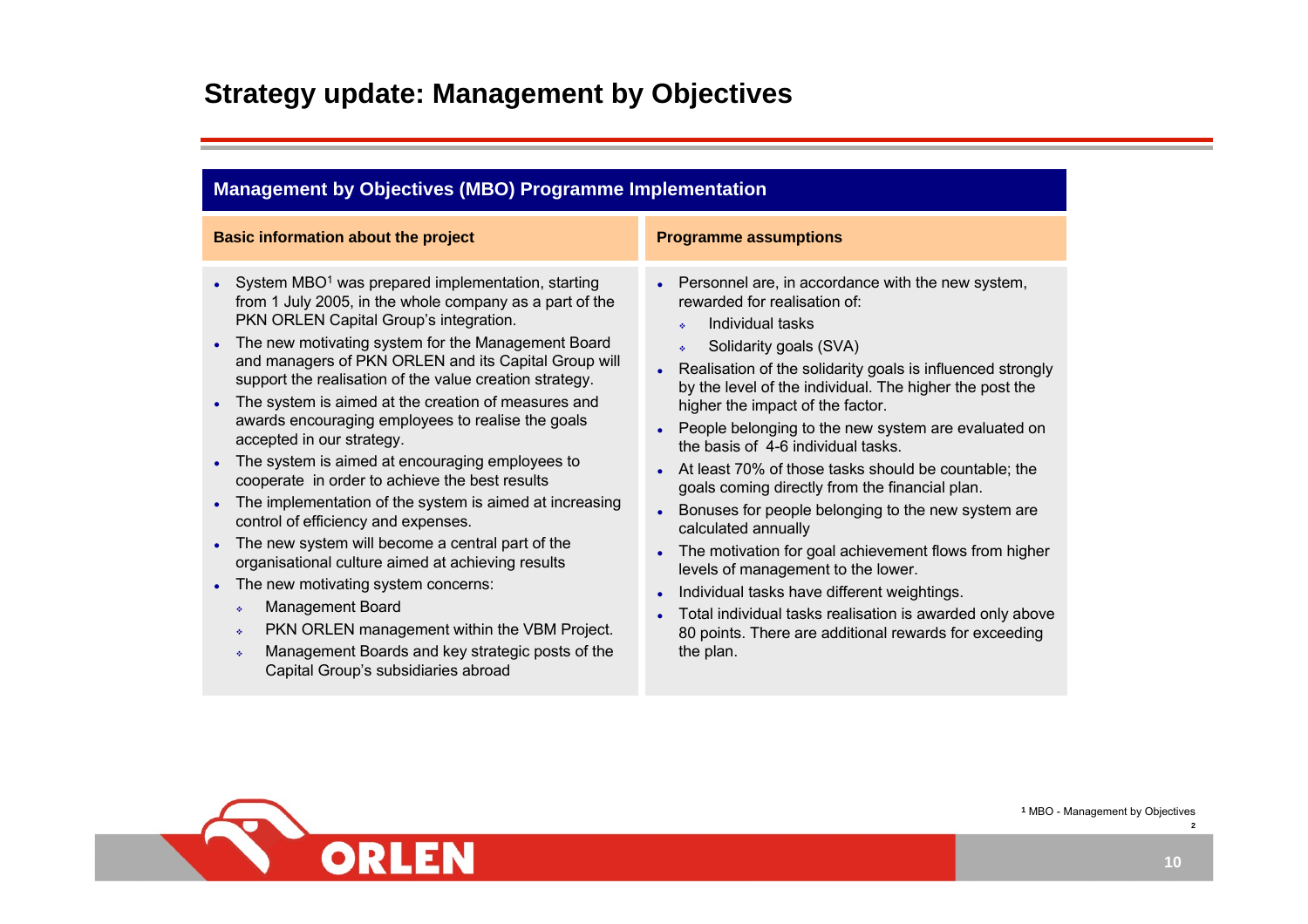## **Strategy update: Restructuring of regional corporate structure**

**Key restructuring goals include improved efficiency of back-office, decentralisation of sales management, and centralisation of back-office.**

### **Restructuring programme - rationale**

#### **Retail**

- $\ddot{\phantom{a}}$ Shrinking of the market share of PKN ORLEN in the retail market
- o Delay in realization of some capital investment projects
- e Lack of uniform management of retail distribution channels (CODO, DOFO, DODO)
- o Low operational efficiency (price management, network planning, investments, procurement

#### **Wholesale**

- $\bullet$ Lack of uniform management within the Capital Group
- c Replication of the activity increases costs
- $\bullet$ Inefficient organizational structure

#### **Logistics**

- c High infrastructure costs per unit
- e Necessity to rationalize the modernization costs of storage depots
- e Risk of losing competitive position
- c Non-optimal securing of storage depot space for retail and wholesale activity

#### **Finance**

- c Decentralization of finance and accounting staff
- c Non-optimised level of costs
- $\bullet$ Necessity to adjust the structure to new organizational structure

#### **Back office**

e Necessity to adjust the organizational structure of the back office to fit with other regional departments

### **Actions to be taken**

#### **Retail**

- c Decrease in the number of management centres from 11 to 3
- c Decentralization of the sales management processes
- c Headquarters in Płock/Warsaw will take over operational responsibility
- c Centralization of procurement processes (products-and non-fuel)
- e Increased range of responsibilities of Micromanagement
- e Uniform management of CODO, DOFO, DODO stations, including their expansion plans

#### **Wholesale**

- e Compression of the organizational structure, and number of regions
- e Creation of 5 Regional Wholesale Operators on the grounds of wholesale activity

#### **Logistics**

- e Decrease in the number of storage depots to 13
- e Reduction of train transportation expenses due to the smaller number of storage depots

#### **Finance**

e Decrease in the number of regional finance-accounting offices to 3 as well as stock-taking and service station controllers. This is aimed at improving operational efficiency and to fit with to the new regional organizational structure

#### **Back office**

• Adjust activities as a consequence of changes in retail and wholesale

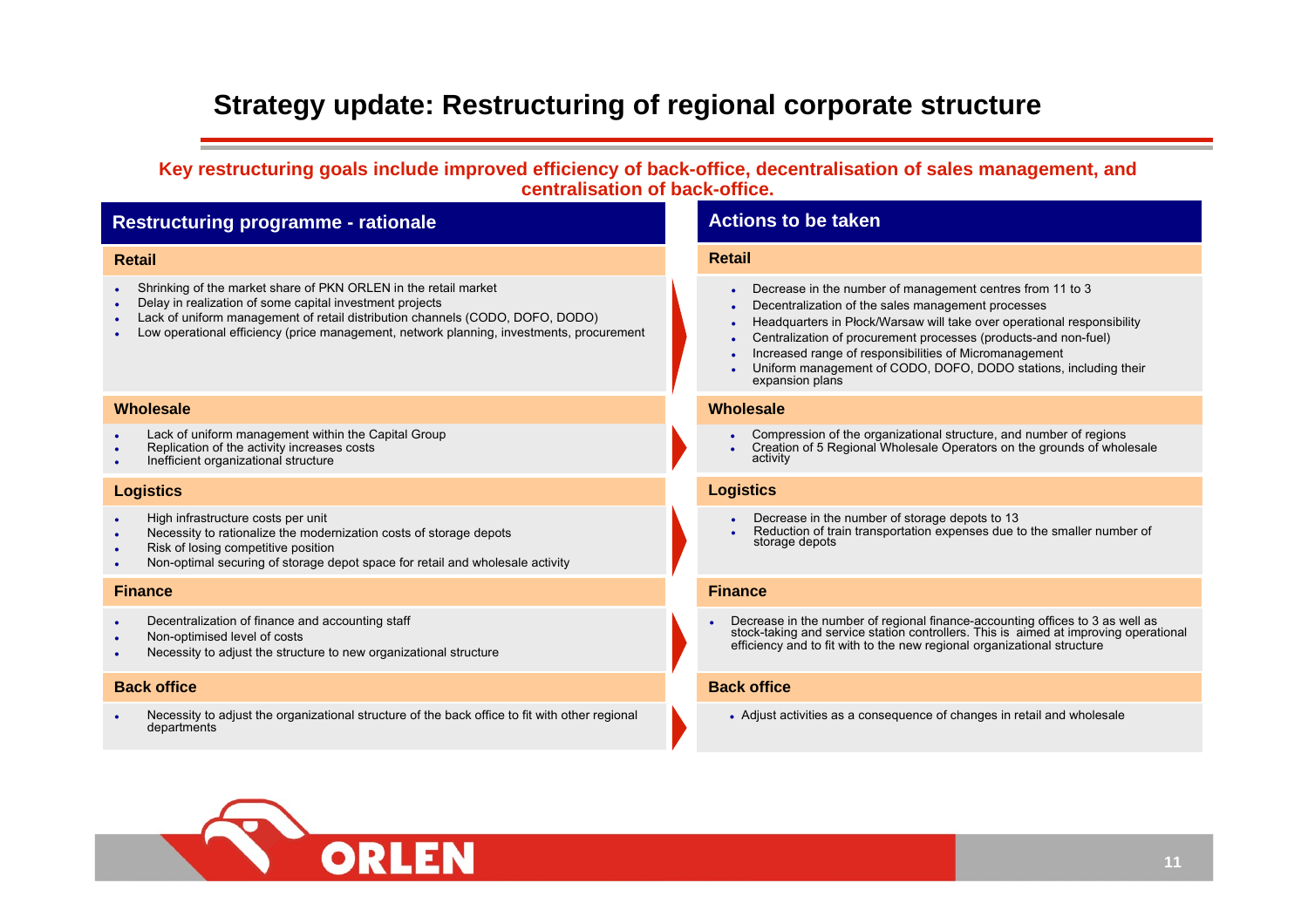## **Strategy update: Restructuring of regional corporate structure**

| <b>Voluntary Retirement Programme</b>                                                                                   | <b>Professional Employment Package - possibilities</b>                                                                                                    |
|-------------------------------------------------------------------------------------------------------------------------|-----------------------------------------------------------------------------------------------------------------------------------------------------------|
| <b>Offer and the regulations</b>                                                                                        | • Acquisition of a service station by the employee<br>Self-employment - Authorised Distributor of Heating Oil<br>$\bullet$                                |
| 1. Finalization of employment agreement ( $nr 2 - 4$ not included)                                                      | products<br>Managing a service station under the ORLEN brand<br>$\bullet$                                                                                 |
| 2. Employment in PKN ORLEN subsidiary                                                                                   | Investment initiatives conducted by PPP-T <sup>1</sup> and associated<br>with the construction of the Technological and Industrial Park<br>infrastructure |
| 3. Employment in a company other than the PKN ORLEN<br><b>Capital Group</b>                                             | Outplacement associated with the guidance on the<br>$\bullet$<br>employment market                                                                        |
|                                                                                                                         | Assistance of the company in the organization of professional<br>training eg. insurance agent, leasing agent                                              |
| 4. Self-employment in a company with the status of employee<br>company                                                  | Administration and brokerage of real estate<br>$\bullet$                                                                                                  |
|                                                                                                                         | Cooperation in the lease and sales of LPG modules                                                                                                         |
| The amount of one-time remuneration term included in The Agreement depends on                                           | Employment as a travel agent with ORBIS TRAVEL.<br>$\bullet$                                                                                              |
| the duration of employment at a PKN ORLEN company and the timing of the rendering<br>of the declaration by the employee |                                                                                                                                                           |
| <b>Relocation Package</b>                                                                                               | <b>Training Package</b>                                                                                                                                   |
| Cash bonus - the grant                                                                                                  | Proprietorship basics training, accounting basics, how to find<br>$\bullet$<br>employment training                                                        |
| Return of removal expenses (cantonment grant)                                                                           | Future service station manager training<br>$\bullet$                                                                                                      |
|                                                                                                                         | Others -training with a value of up to a stated limit-training                                                                                            |
| Return of real estate agency remuneration when renting or<br>purchasing an apartment                                    | organized by PKN ORLEN S.A.<br>The location of training depends on the needs of the staff in<br>particular regions.                                       |
|                                                                                                                         |                                                                                                                                                           |

1) PPP-T The Płock Technological and Industrial Park

\*The restructuring process will be performed in accordance with the Restructuring Cooperation Agreement signed in 2002 and in conjunction with the Protection Package. The company will provide considerable help to any employees deciding to change their employer or to become self-employed.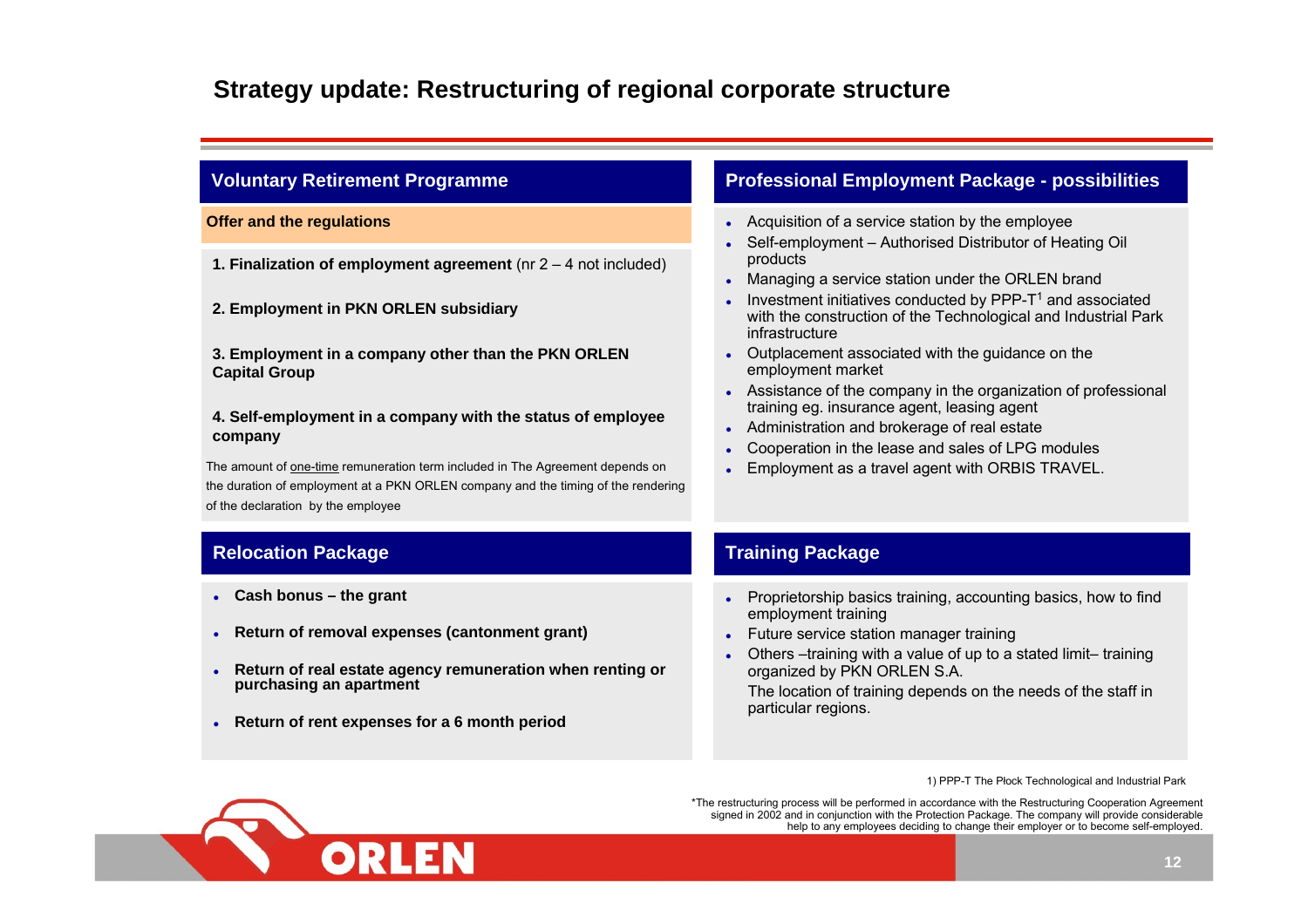**Summary of Q1'05 financial results and macroeconomic environment**

**Strategy update**

**Financial results Q1'05**

**Supporting slides**

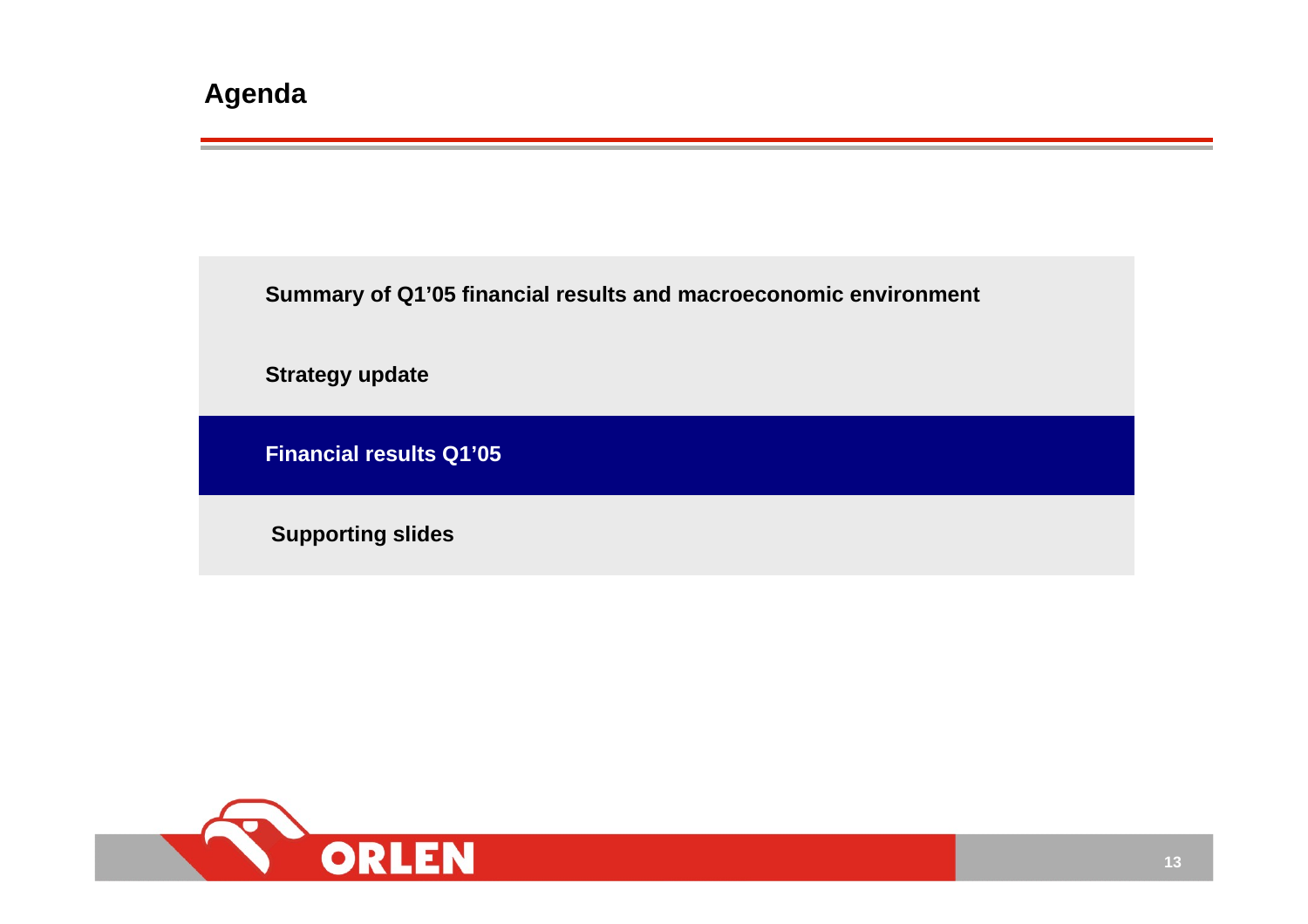## **Revenues by segment**

**Dynamic increase has continued – refinery and petrochemicals are the leaders of improvement**

| <b>IFRS basis, PLN m</b>              | Q1' 04  | Q1'05   | y/y    |
|---------------------------------------|---------|---------|--------|
| Revenue total<br>of which             | 6 3 4 0 | 6806    | 7%     |
| Refining <sup><math>1)2)</math></sup> | 2 7 2 4 | 2 9 9 0 | 10%    |
| Poland                                | 2 2 7 3 | 2546    | 12%    |
| Germany (without excise tax)          | 180     | 224     | 24%    |
| excise tax (Germany)                  | 271     | 220     | $-19%$ |
| Retail <sup>2)</sup>                  | 2 4 7 3 | 2 5 7 9 | 4%     |
| Poland                                | 998     | 1 1 7 9 | 18%    |
| Germany (without excise tax)          | 538     | 572     | 6%     |
| excise tax (Germany)                  | 937     | 828     | $-12%$ |
| <b>Petrochemicals</b>                 | 968     | 1 0 7 4 | 11%    |
| <b>Others</b>                         | 175     | 163     | $-7%$  |

#### **Comment**

- z **Higher revenue was driven by growing product prices and increase in sales volume**
- **. The increase in refining revenues was supported by the increase in the volume of light product sales of 5.7%**
- z **Result of good market conditions for PKN ORLEN and Anwil products**

### **Comparison of revenues by segment Q1'05 vs. Q1'04**



### **Segment revenue structure Q1' 05**



1) Production, Wholesale and Logistics segment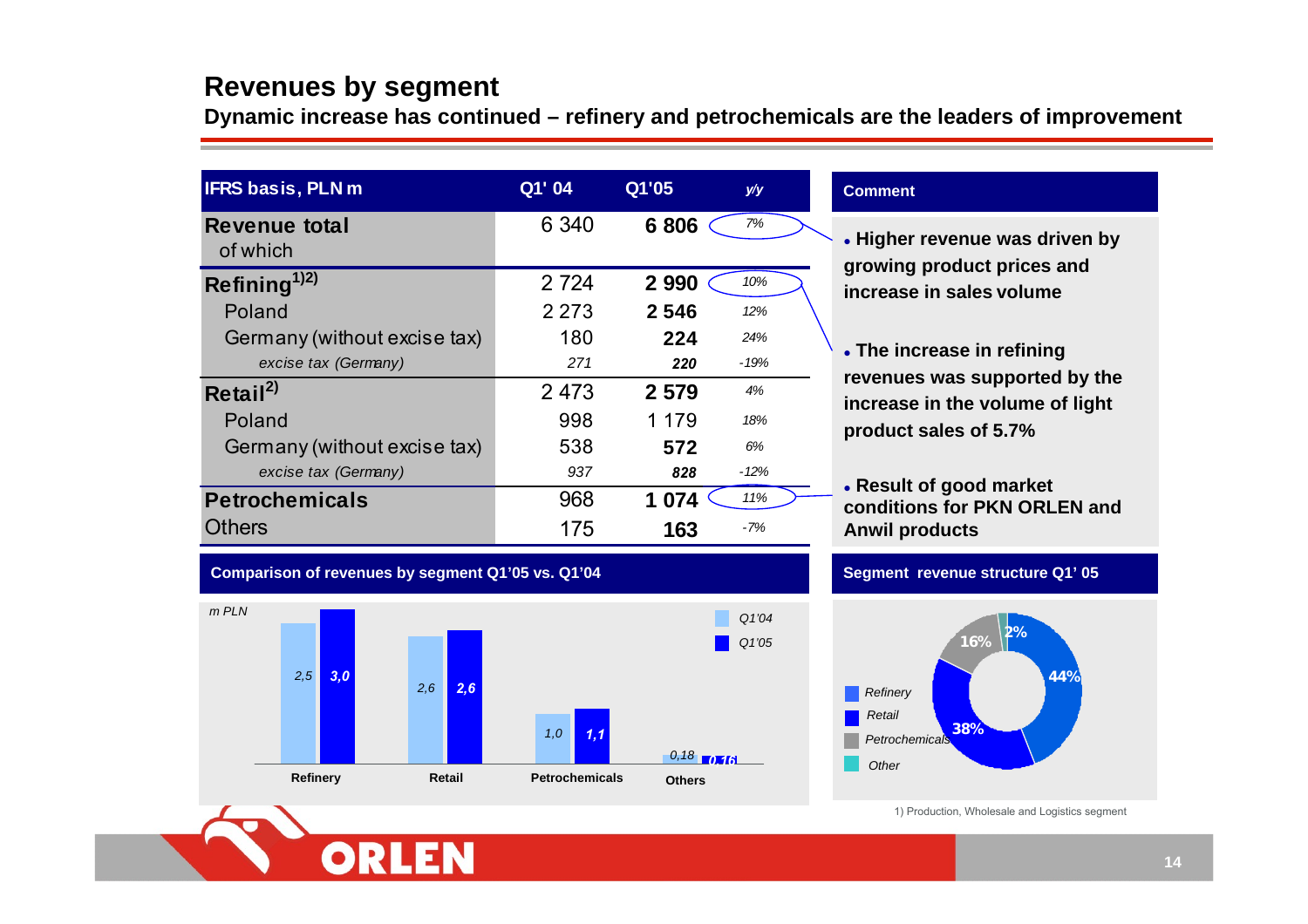### **Expenses Operating costs grew by less than revenues**

| <b>IFRS</b> basis, PLN m      | Q1'04   | Q1'05   | y/y     |
|-------------------------------|---------|---------|---------|
| Raw materials and energy      | 2 5 9 5 | 3 2 6 9 | 26,0%   |
| Costs of goods for resale     | 2 2 6 0 | 2 197   | $-2.8%$ |
| <b>External services</b>      | 390     | 370     | $-5.1%$ |
| <b>Staff costs</b>            | 260     | 257     | $-1,2%$ |
| Depreciation and amortisation | 301     | 279     | $-7,3%$ |
| Taxes and charges             | 84      | 92      | 9.5%    |
| <b>Others</b>                 | 35      | 41      | 17,1%   |
| <b>Total</b>                  | 5925    | 6 5 0 5 | 9,8%    |
| <b>Variable costs</b>         | 4 9 4 6 | 5 5 6 7 | 12,6%   |
| <b>Fixed costs</b>            | 979     | 938     | $-4,2%$ |
| <b>Other operating costs</b>  | 30      | 64      | 113,3%  |
| <b>Change in inventories</b>  | $-102$  | -492    | 382,4%  |
| <b>Total operating costs</b>  | 5853    | 6 0 7 7 | 3,8%    |

**Comparison of operating cost structure Q1'05 vs. Q1'04**

OR



### **Comment**

**• Increase in raw materials and energy of 26% due to higher crude oil prices, volume processed by 16%, and increase in volume of crude oil processed by 11%**

z **Cost reducing activities**

z**Decrease of fixed costs due to cost cutting programme**

### **Structure of operating costs Q1 '05**

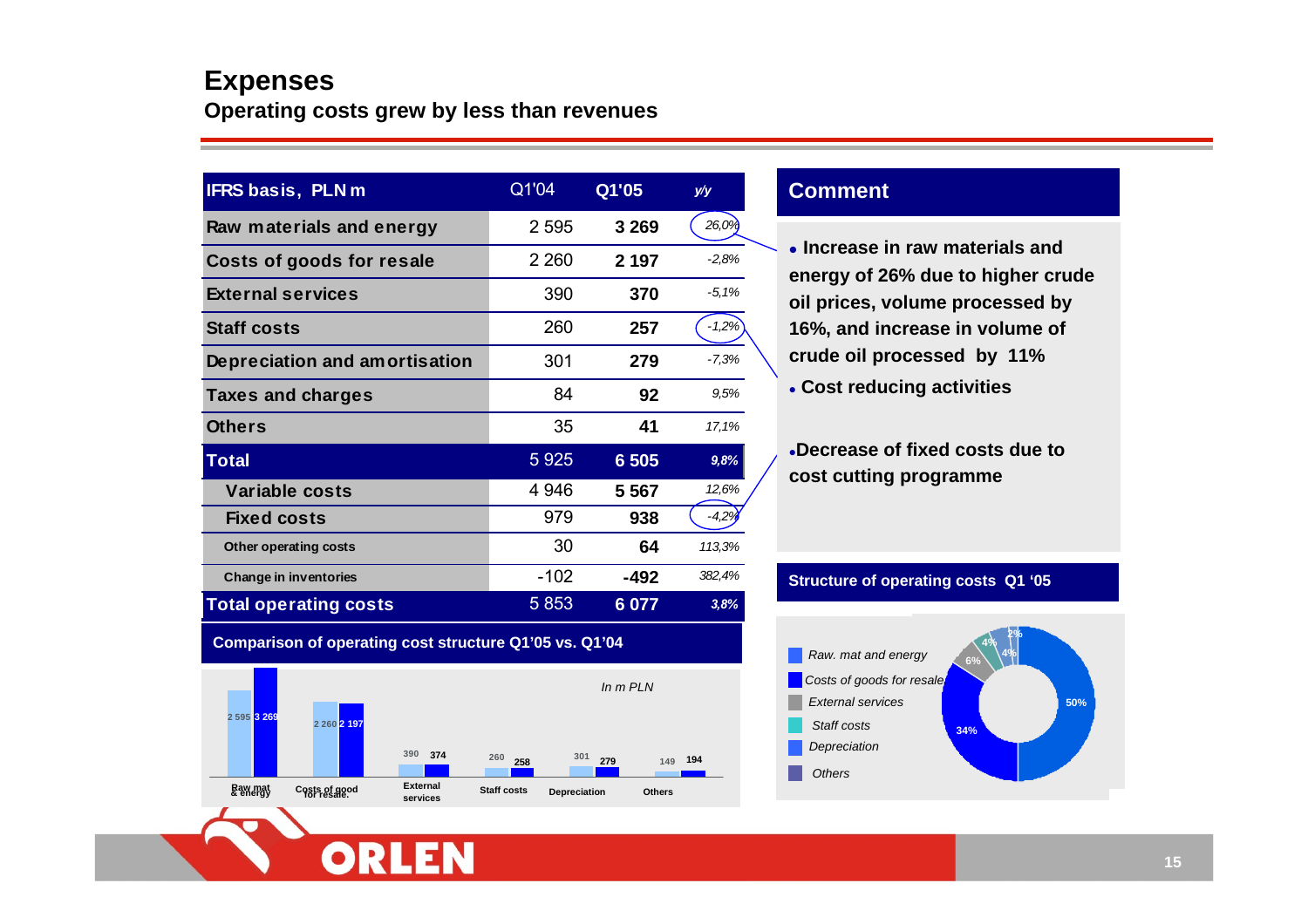# **Operating profit by segment**

**Visible improvement in results across all segments**

| <b>IFRS basis, PLN m</b>      | Q1'04  | Q1'05  | change |
|-------------------------------|--------|--------|--------|
| <b>Operating profit</b>       | 527    | 808    | 53,3%  |
| of which:                     |        |        |        |
| Refining <sup>1</sup>         | 429    | 562    | 31,0%  |
| <b>Retail</b>                 | $-16$  | 4      | n.a.   |
| <b>Petrochemicals</b>         | 212    | 330    | 55,7%  |
| Others <sup>2</sup>           | 36     | 46     | 27,8%  |
| Non attributable <sup>3</sup> | $-134$ | $-134$ | 0.0%   |



### **Comment**

- **The significant increase in operating profit was due to high refining margins, the Brent/Ural differential, and the result of efficiency activities**
- **Despite an operating loss at ORLEN Deutschland of PLN 36 m, the retail segment still achieved a positive result**
- **The good results in petrochemicals were supported by the encouraging achievements of Anwil and BOP as petrochemicals market conditions improved**

1) Production, Wholesale and Logistics

2) Departments responsible for energetic media and social activity and services subsidiaries of PKN ORLEN 3) Includes corporate centre of PKN and subsidiaries not mentioned in previous segments

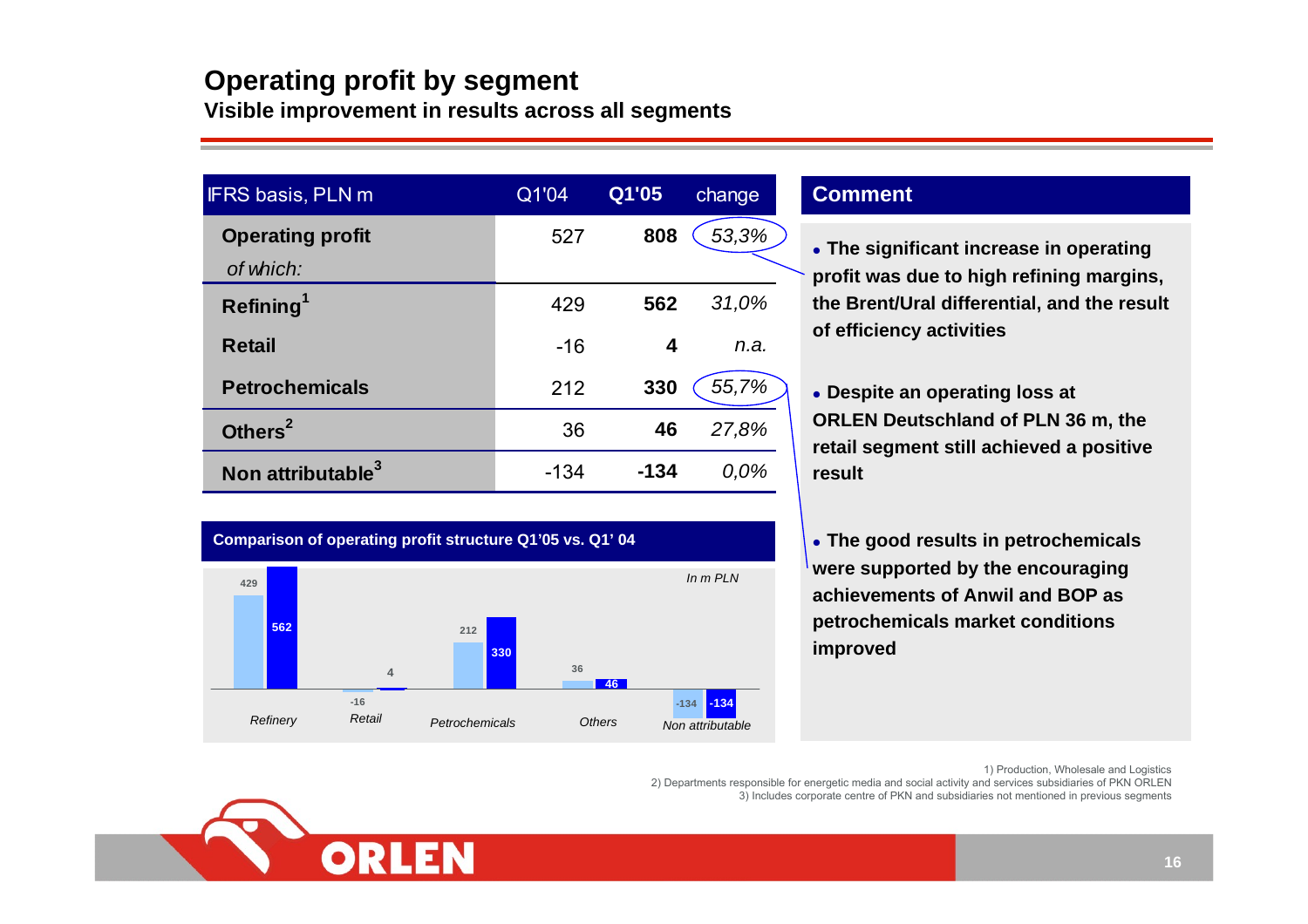### **Profit and loss accountRecord net profit reflected in the ROACE of 21%**

| IFRS, PLN m                                  | Q1'04   | Q1'05   | change     |
|----------------------------------------------|---------|---------|------------|
| <b>Revenues</b>                              | 6 3 4 0 | 6806    | 7,4%       |
| Cost of sales                                | $-5094$ | $-5325$ | 4,5%       |
| <b>Distribution costs</b>                    | $-544$  | $-489$  | $-10, 1\%$ |
| Administrative expenses                      | $-186$  | $-199$  | 7,0%       |
| Others $1$                                   | 11      | 15      |            |
| <b>Operating profit</b>                      | 527     | 808     | 53,3%      |
| <b>Financial income</b>                      | 96      | 46      | $-52,1%$   |
| <b>Financial expenses</b>                    | $-137$  | $-67$   | $-51,19$   |
| <b>Profit before tax&amp;minorities int.</b> | 493     | 786     | 59,4%      |
| <b>Tax</b>                                   | $-109$  | $-145$  | 33,0%      |
| Net profit                                   | 366     | 631     | 72,4%      |

### **Comment**

• Reduction of operating costs caused by a **decrease in distribution costs by 10%**

**Increase of administrative expenses as a result of reclassification of provision for voluntary redundancy scheme between administrative cost and production cost. On comparable basis the adm. expenses in Q1'05 were lower by c.a. 4% After the elimination of the Polkomtel dividend in in Q1'05 (PLN 68 m) financial income increased by 182%**

**Lower financial expenses due to lower exchange credits interests due to appreciation of PLN vs. USD and also relating to a lower foreign exchange losses**

**• Significant increase of EBITDA margin by** 

1) Other operating income and expenses



**5,8%**

#### *EBITDA margin Net profit margin*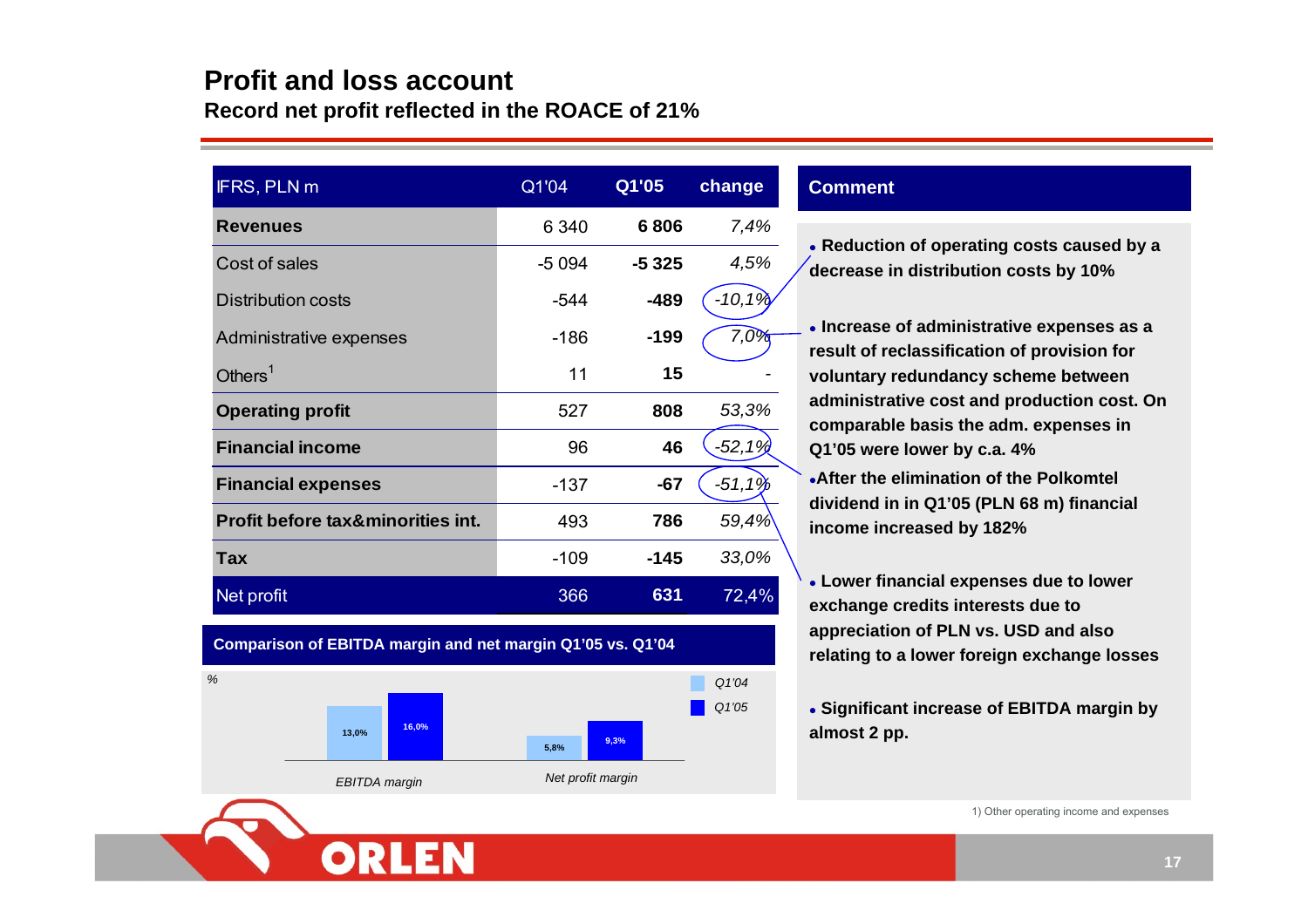

## **Operating activity main driver of the net profit increase**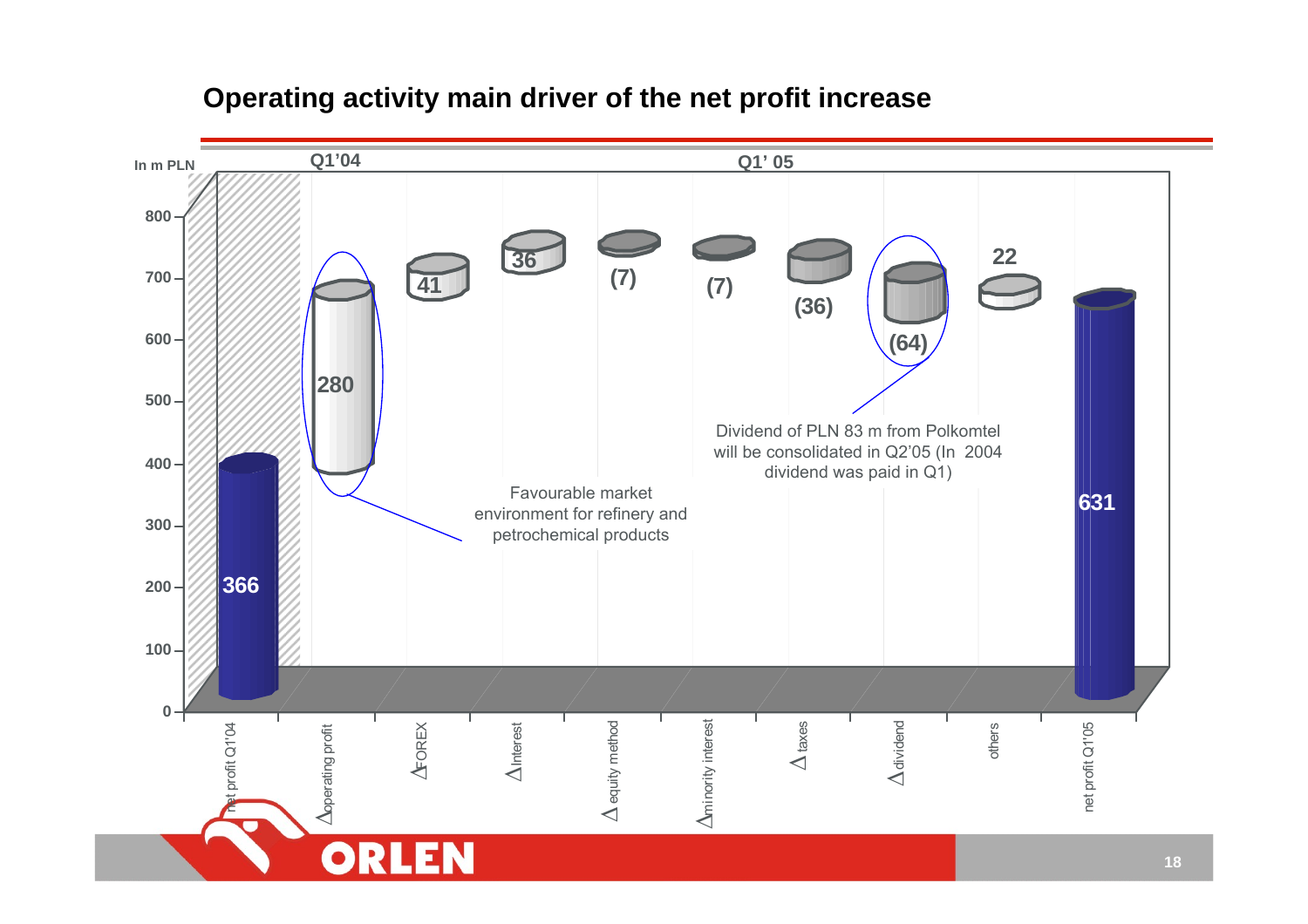## **Refining segment1)**

**Increase in operating efficiency and exploitation of favourable macroeconomic conditions**

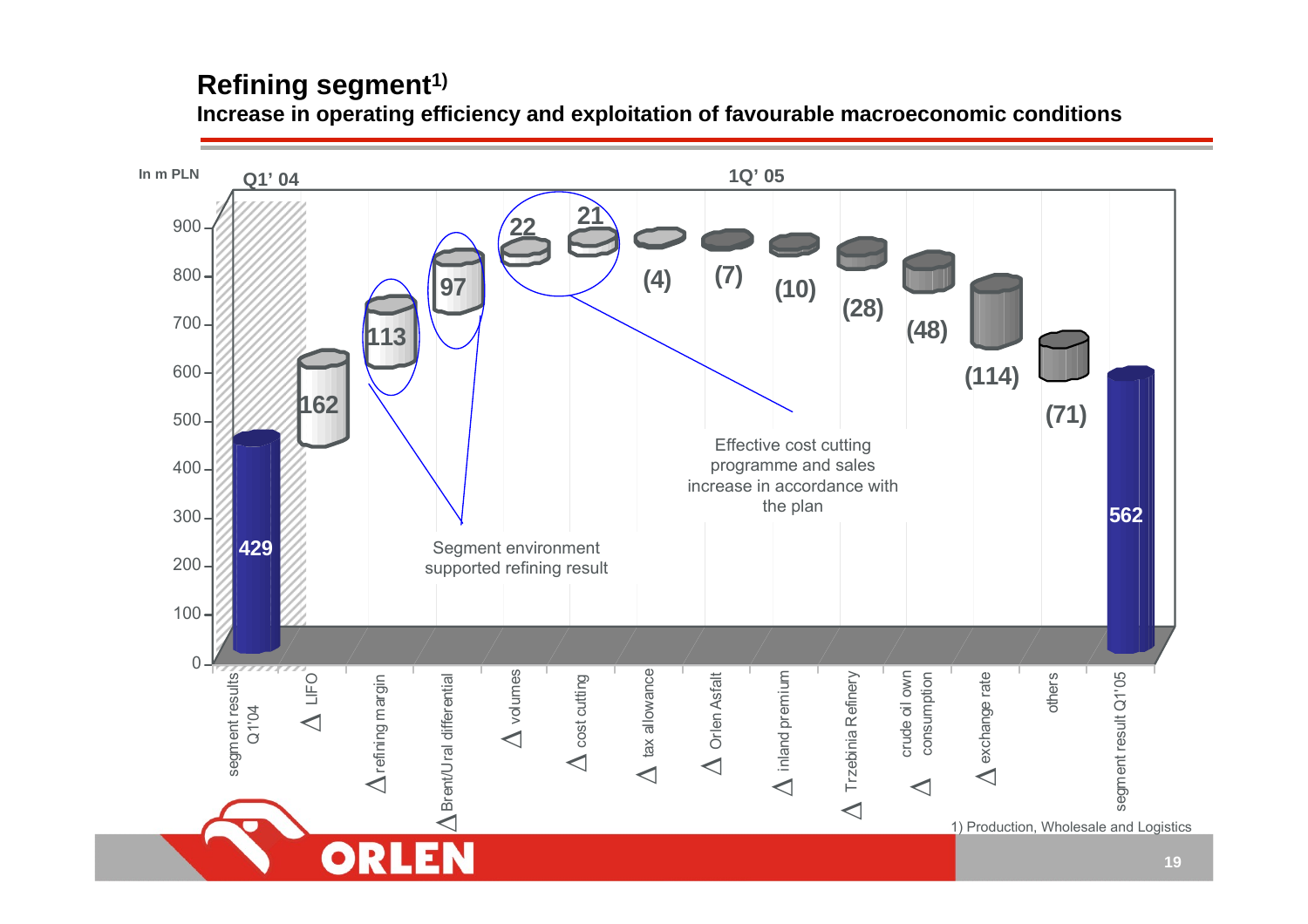## **Retail Segment Improvement due to efficiency programme**

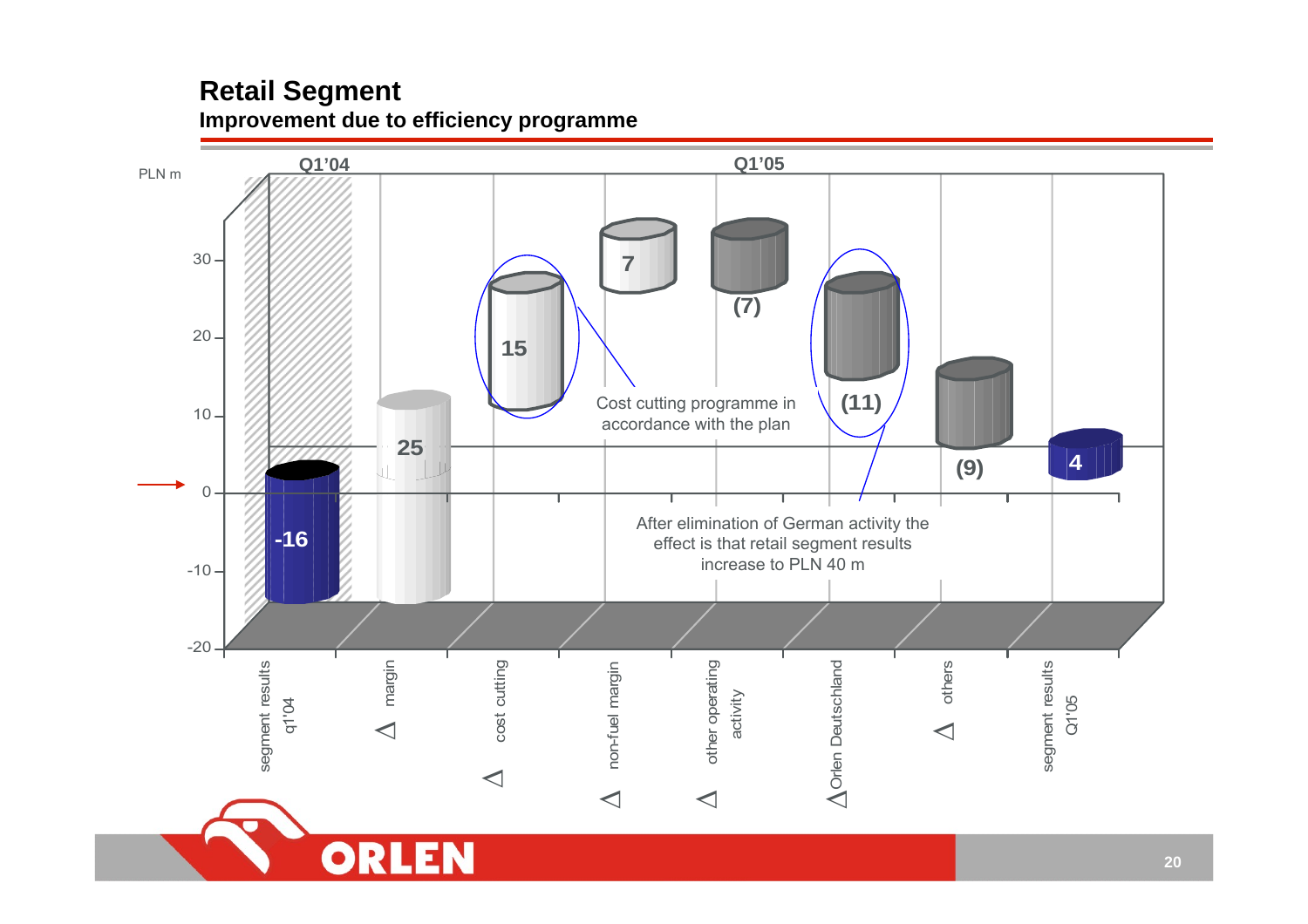### **Petrochemical Segment Substantial performance increase due to petrochemical margin improvement**

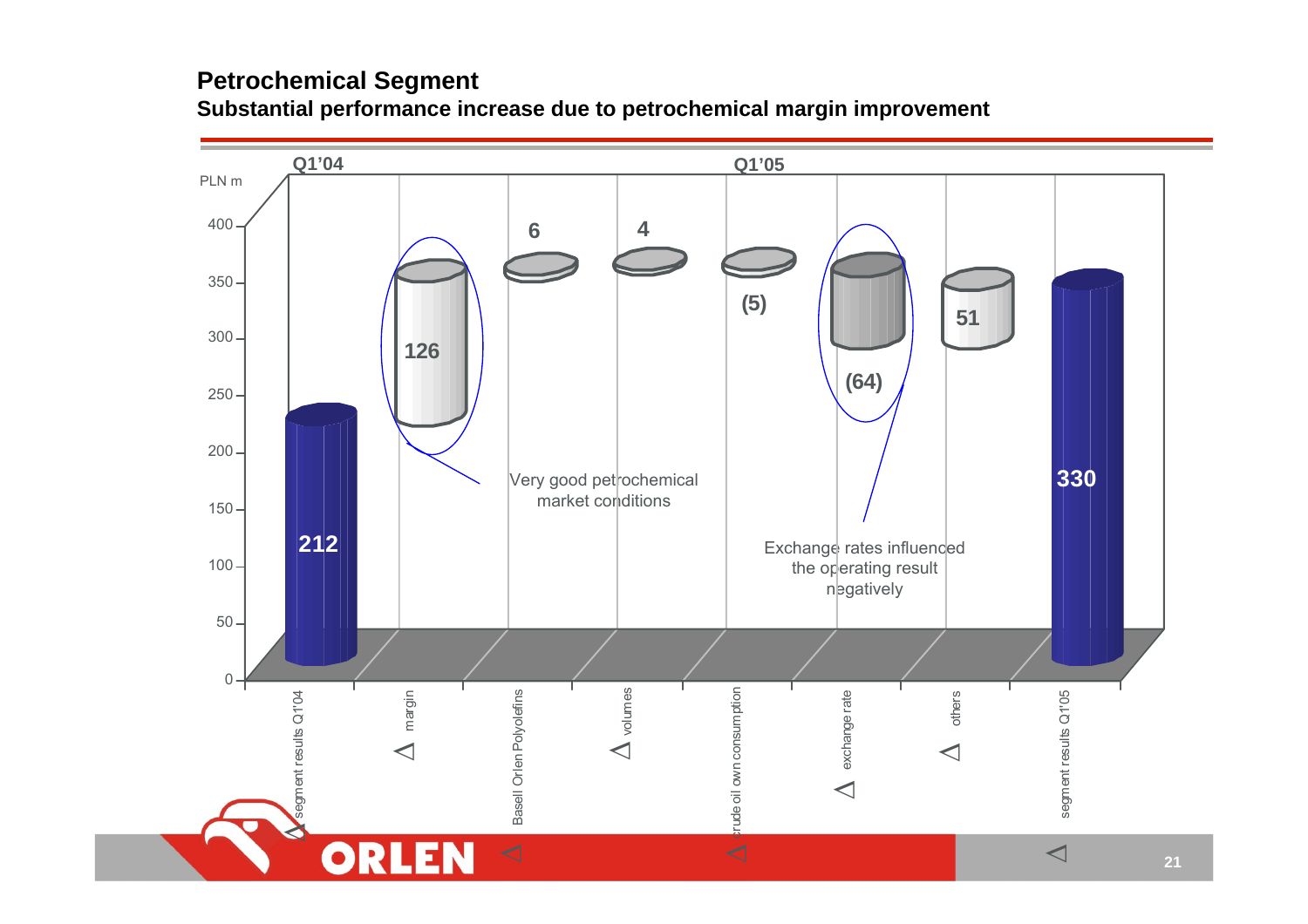## **Cost Cutting Programme Results**

### **Summary of Cost Cutting Programme effects – Q1'5**

- $\bullet$  **Effects of initiatives realised in Q1'05 of PLN 216 m are above target. Leader: Production. Logistics and Retail also contributed in accordance with the plan**
- $\bullet$  **Management confirms that the company will meet the target (PLN 800 m)\*.**
- $\bullet$  **The company is continuously looking for new solutions to increase efficiency.**



### **Realisation of initiatives by quarter**



- o **Potential realised after Q1'05 showed increase in relation to:**
	- ¾ **Q1'04 by PLN 73 m**
	- ¾ **Q3'04 by PLN 34 m**
	- ¾ **Q4'04 by PLN 67 m ('December effect')**

\* Target in relation to 2002 cost base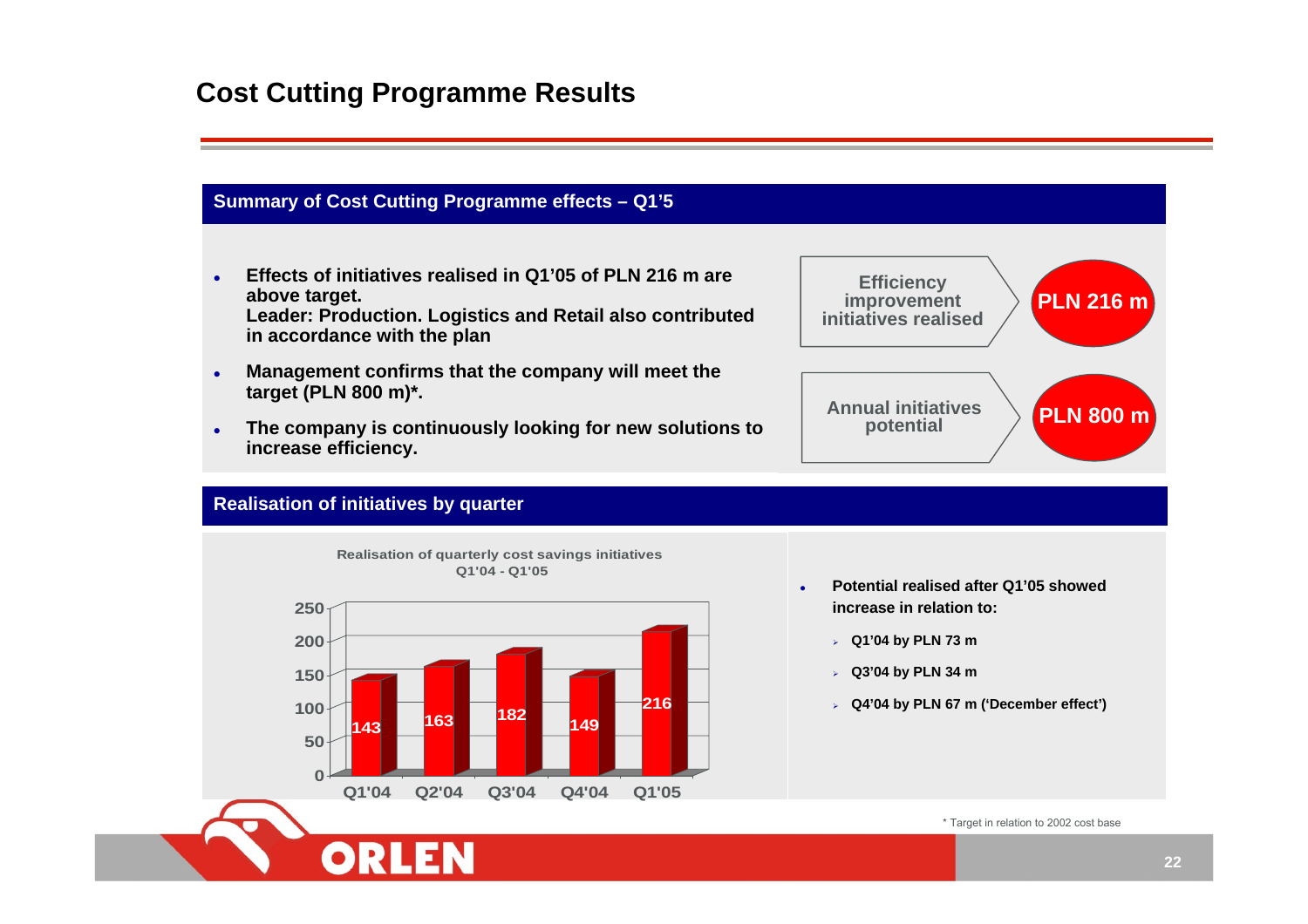## **Trends in Q1'05**

- $\bullet$  Strong competition and high crude prices in Q1 reduced the retail margin to the level of eurocent 2.7. A drop of 38% in relation to Q1'04.
- $\bullet$  Total volume sales of fuel increased in Q1'05 by 6% compared to Q1'04. There was a decrease in fuel consumption on the German market of approximately 5.5% Q1'05 vs. Q1'04.



## **Fuel consumption in Germany in Q1'051**

| • Gasoline decrease | $5.7\%$ |
|---------------------|---------|
| • Diesel increase   | 5.3%    |



1) In accordance with MWW Mineralölwirtschaftsverband e.V. estimates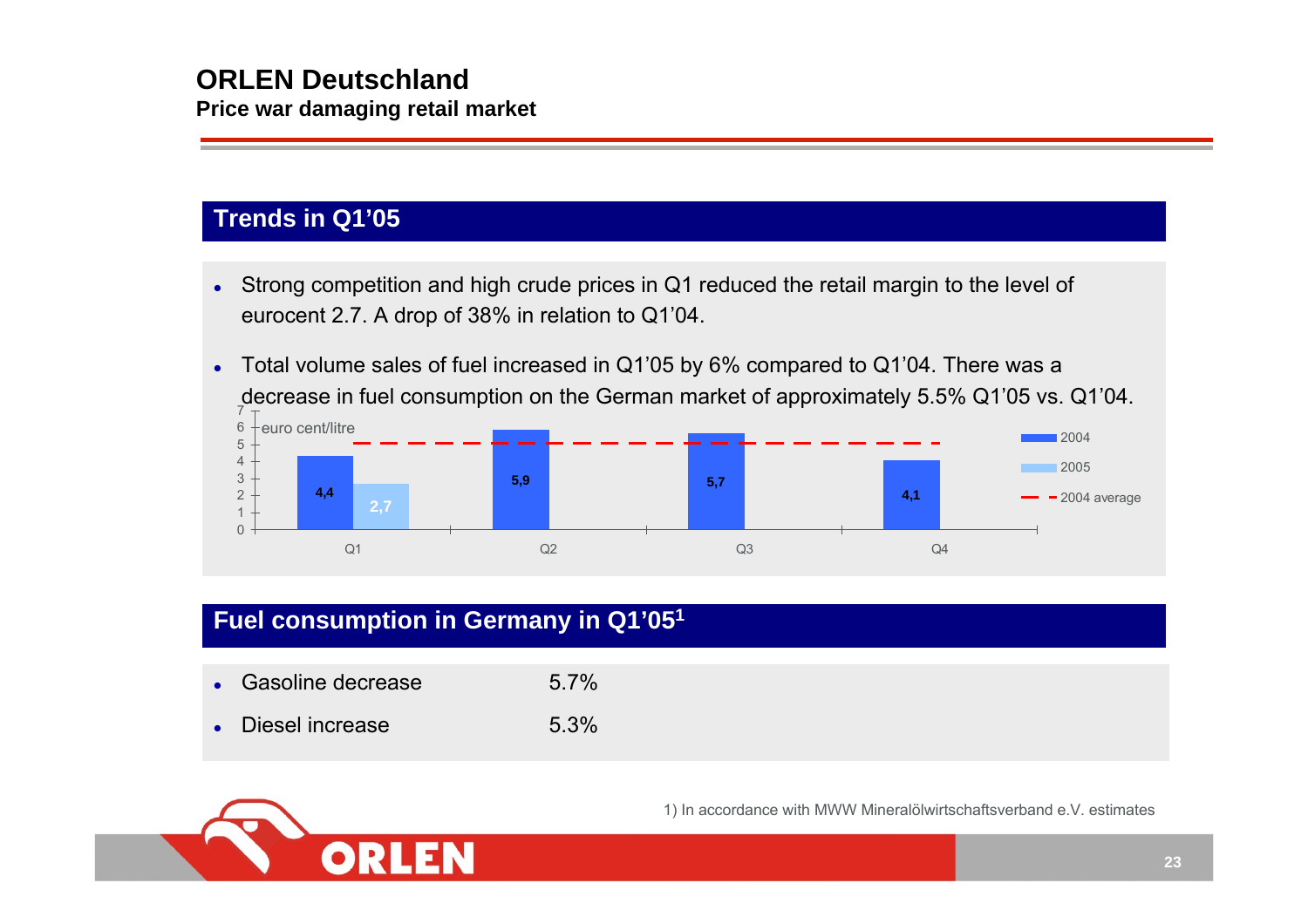**Summary of Q1'05 financial results and macroeconomic environment**

**Strategy update**

**Financial results Q1'05**

**Supporting slides**

- $\bullet$ **CAPEX in Q1'05**
- $\bullet$ **Macroeconomic environment**
- $\bullet$ **Operating and financial data Q1'05**
- $\bullet$ **Cost cutting settlement**
- $\bullet$ **ORLEN Deutschland**

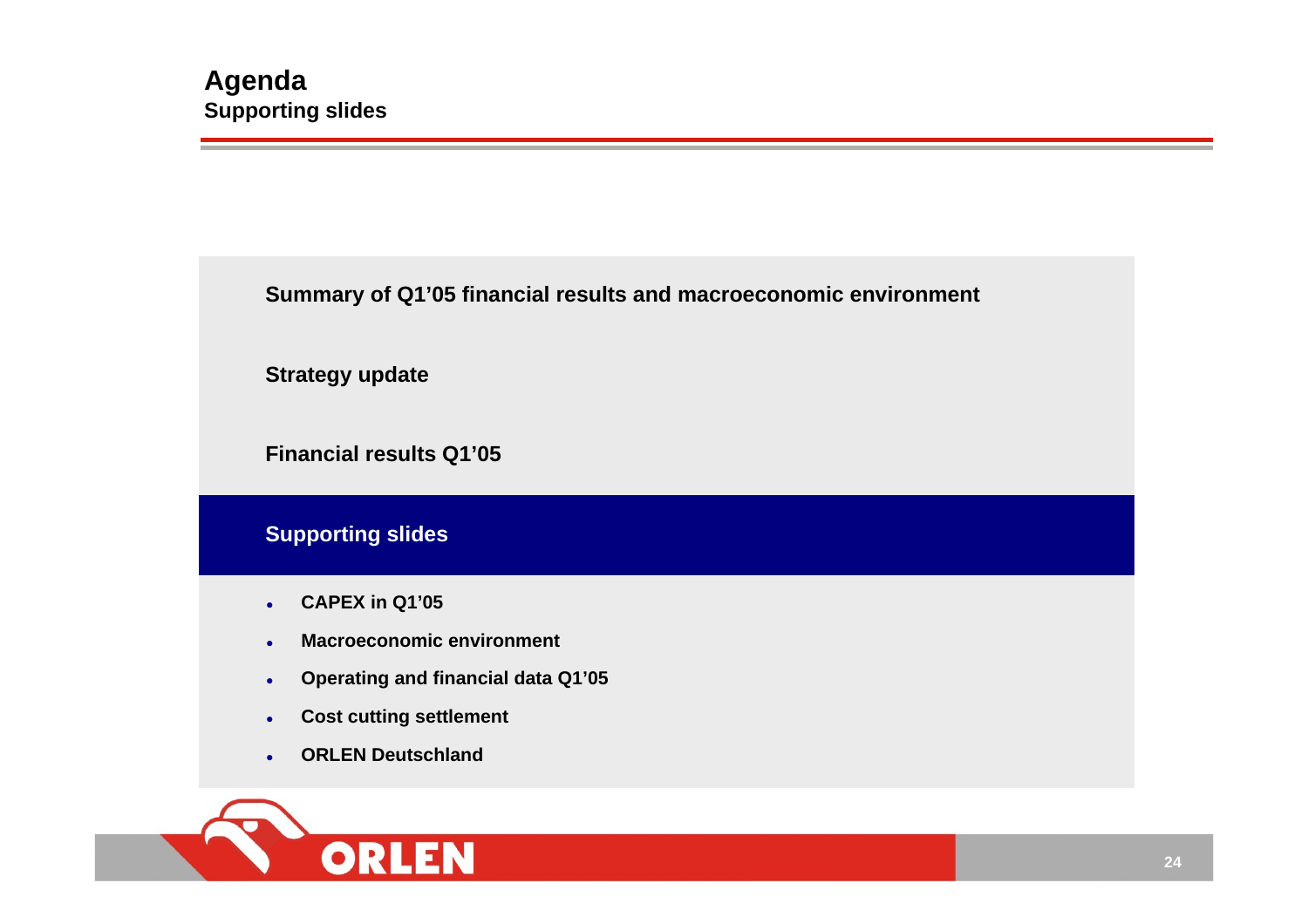

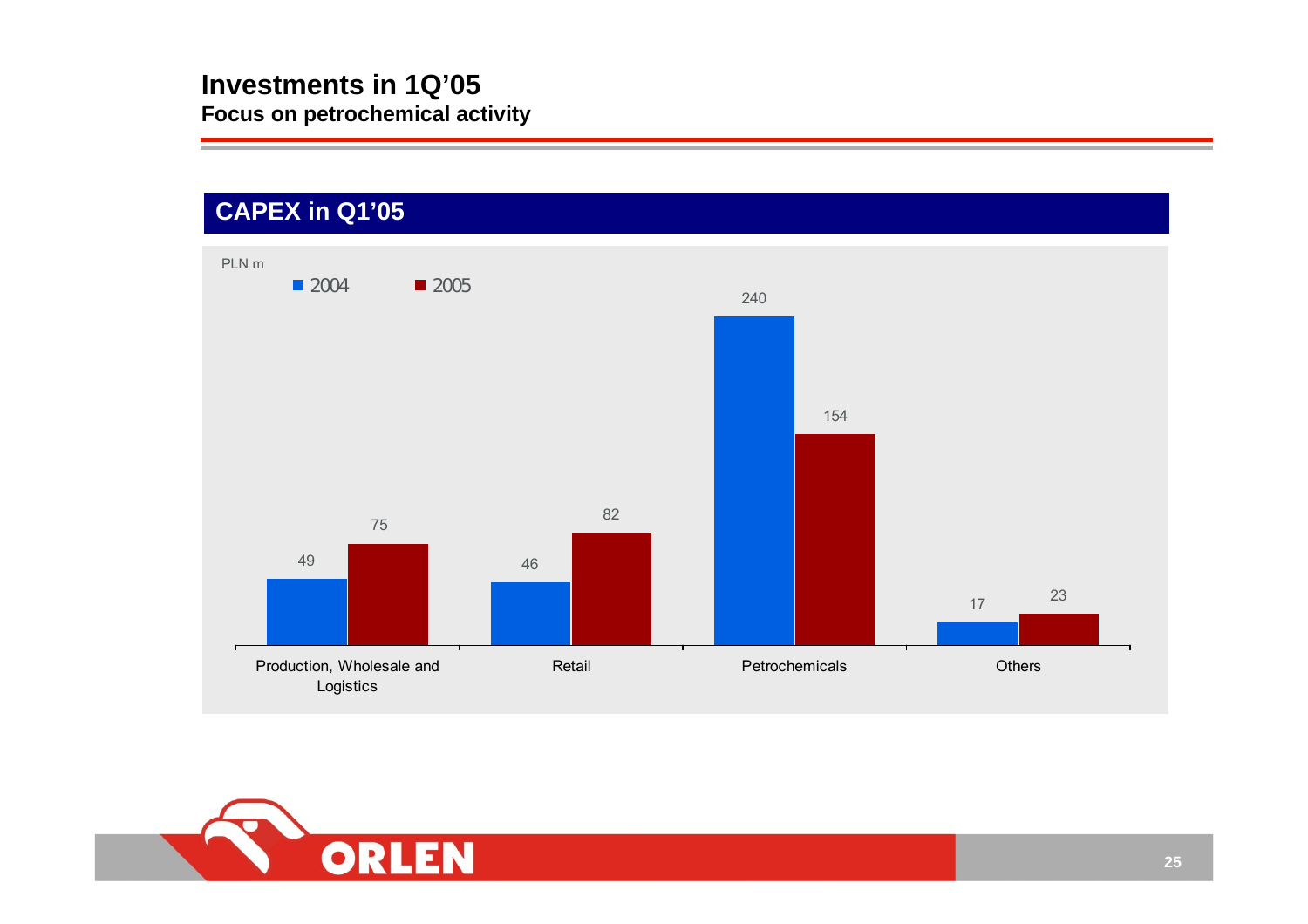## **Macroeconomic environment in Poland**



### **Unemployment rate**



### **Comment**

- Decrease of GDP points to slowdown of economic trends. High unemployment rate – **19.3%** (increase by 0,2pp y/y)
- Estimated decrease in new car sales of **33%** (Q1'05 vs. Q1'04)
- Estimated growth of domestic fuels consumption (gasoline, diesel and LHO) by **1.1%E** (Q1'05 vs. Q1'04)
- Drop of PLN/USD exchange rate of 20% from 3.82 to **3.07** (Q1'05 vs. Q1'04)

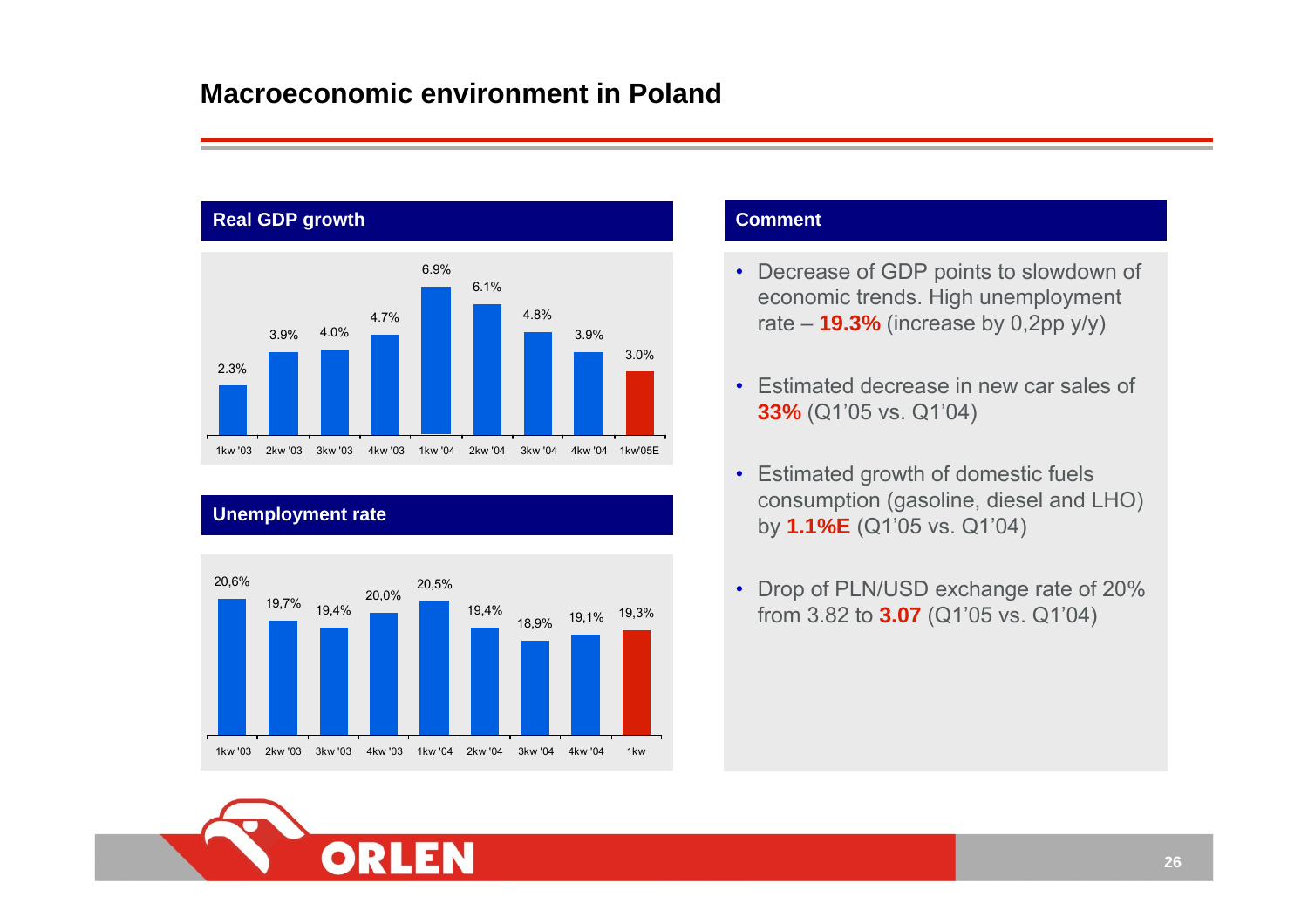| <b>Operating data<sup>1</sup></b>        | Q1'04   | Q4'04   | Q1'05   | y/y       | q/q       |
|------------------------------------------|---------|---------|---------|-----------|-----------|
| <b>Total sales (tt)</b> , of which       | 3 2 9 8 | 4 0 4 1 | 3 3 2 2 | 0,7%      | $-17,8%$  |
| - light products sales (tt) $^2$         | 2 2 3 8 | 2 7 5 4 | 2 3 1 1 | 3,3%      | $-16,1%$  |
| - other refinery products sales (tt)     | 447     | 618     | 395     | $-11,6%$  | $-36,1%$  |
| - pet-chem sales (tt)                    | 561     | 569     | 565     | 0,7%      | $-0,7%$   |
| - other products sales (tt)              | 52      | 100     | 51      | $-1,9%$   | $-49,0%$  |
| Retail sales of motor fuels <sup>3</sup> | 752     | 852     | 746     | $-0.8%$   | $-12,4%$  |
| <b>Processed crude (tt)</b>              | 2 7 9 6 | 3 2 4 0 | 3 0 9 5 | 10,7%     | $-4,5%$   |
| <b>Utilisation</b>                       | 82,8%   | 96,0%   | 91,7%   | $+8,9$ pp | $-4.3$ pp |
| White products yield                     | 82,5%   | 80,0%   | 82,3%   | $-0,2pp$  | $+2.3$ pp |
| <b>Fuel yield</b>                        | 69,0%   | 68,0%   | 69,1%   | $+0,1$ pp | $+1.1$ pp |
| Headcount <sup>4</sup>                   | 14 534  | 14 296  | 14611   | 0,5%      | 2,2%      |

Due to Basell Orlen Polyolefins consolidation.

Increase by 386 employees. After elimination of -

this item headcount decrease by 0.5%

1)Refers to PKN ORLEN 2) Gasoline, Diesel, LHO, Jet 3) Gasoline, Diesel, LPG; 4) PKN ORLEN Group Production data refers to Plock Refinery only, nameplate capacity of 13.5 mt

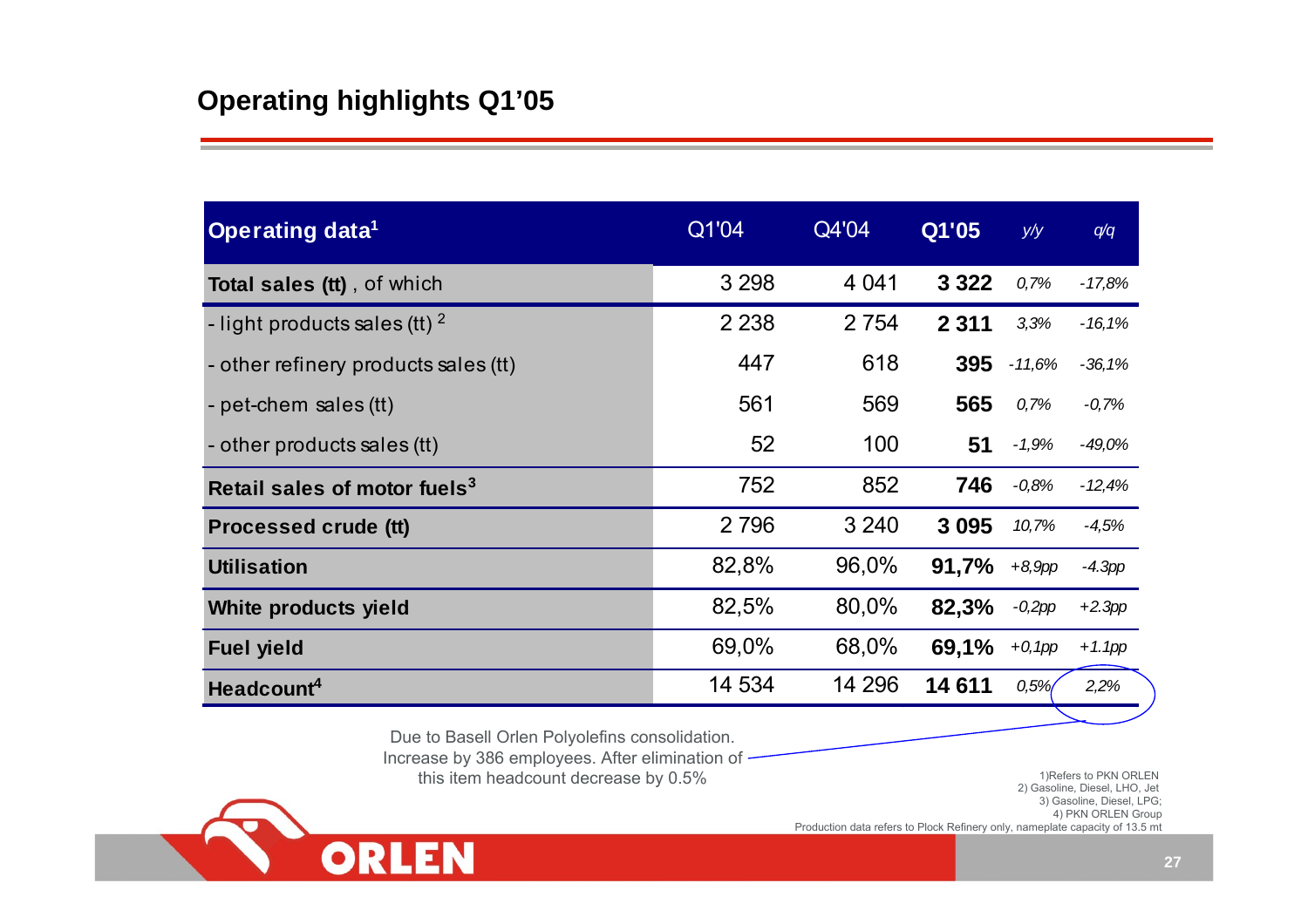| <b>IFRS, PLN m</b>   | Q1'04 | Q4'04   | Q1'05   | y/y   | q/q    |
|----------------------|-------|---------|---------|-------|--------|
| <b>Revenues</b>      | 3958  | 5933    | 4838    | 22%   | $-18%$ |
| <b>Segment costs</b> | 3529  | 5 3 9 2 | 4 2 7 6 | 21%   | $-21%$ |
| Segment profit       | 429   | 541     | 562     | 31%   | 4%     |
| Sales (tt)           | 1933  | 2 5 1 9 | 1960    | $1\%$ | $-22%$ |

Increase in total volumes sales of 1%, supported by export growth of 74% to 167 tt

> Gasoline volume sales increase by 12.6% and diesel by 0.7%





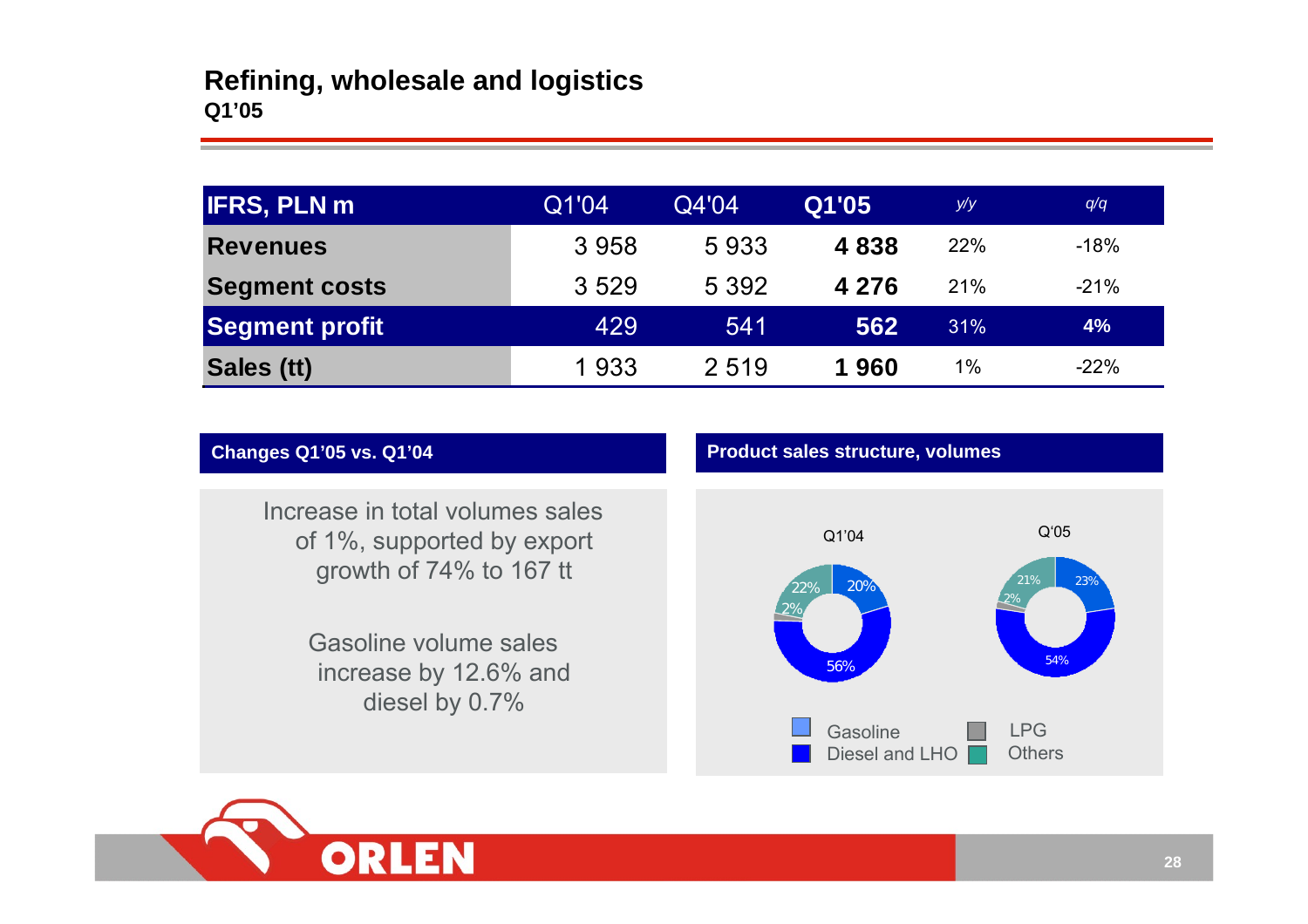| <b>IFRS, PLN m</b>    | Q1'04 | Q4'04   | Q1'05   | y/y    | q/q    |
|-----------------------|-------|---------|---------|--------|--------|
| <b>Revenues</b>       | 2478  | 2937    | 2588    | 4%     | $-12%$ |
| <b>Segment costs</b>  | 2494  | 3 0 0 3 | 2 5 8 4 | 4%     | $-14%$ |
| <b>Segment profit</b> | $-16$ | $-66$   | 4       | n.a.   | n.a.   |
| Sales (tt)            | 752   | 852     | 746     | $-1\%$ | $-12%$ |

**Changes Q1'05 vs. Q1'04 Product sales structure, volumes**

Decrease in fuel sales at

CODO sites in Poland of 2.4%.

Better segment performance due to increase of non fuel margin by 16.3%



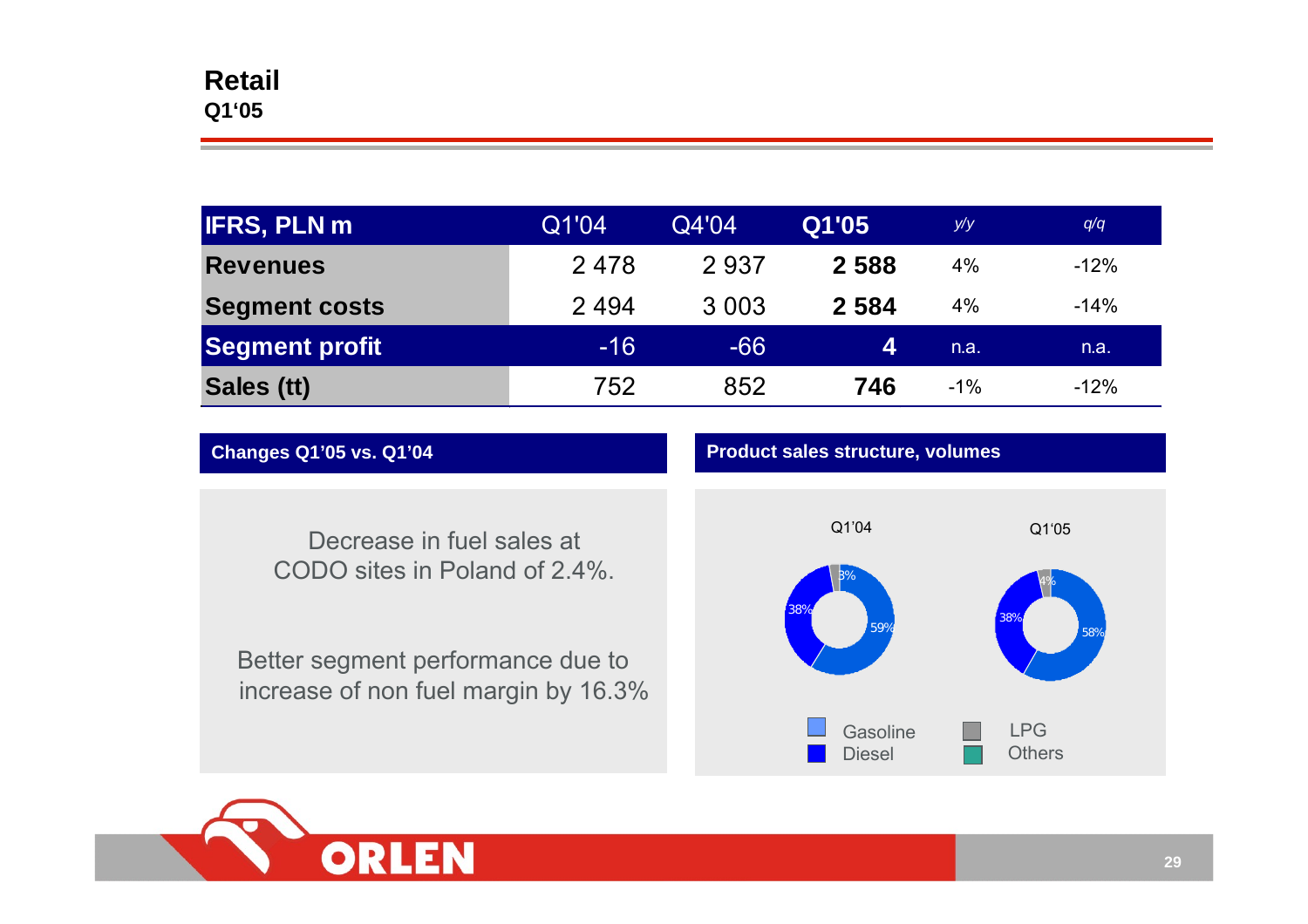| <b>IFRS, PLN m</b>     | Q1'04   | Q4'04 | Q1'05   | y/y   | q/q   |
|------------------------|---------|-------|---------|-------|-------|
| <b>Revenues</b>        | 1 2 8 5 | 1496  | 1495    | 16%   | $0\%$ |
| Segement costs - total | 1 0 7 3 | 1 241 | 1 1 6 5 | 9%    | $-6%$ |
| Segment profit         | 212     | 255   | 330     | 56%   | 29%   |
| Sales (tt)             | 561     | 569   | 565     | $1\%$ | $-1%$ |

### **Changes Q1'05 vs. Q1'04 Product sales structure, volumes**

 Increase of segment result by 51% supported by Anwil contribution PLN 68 m

Excellent segment result, supported by high level of propylene and ethylene cracks and also sales growth of 5.3% and 29.6% respectively



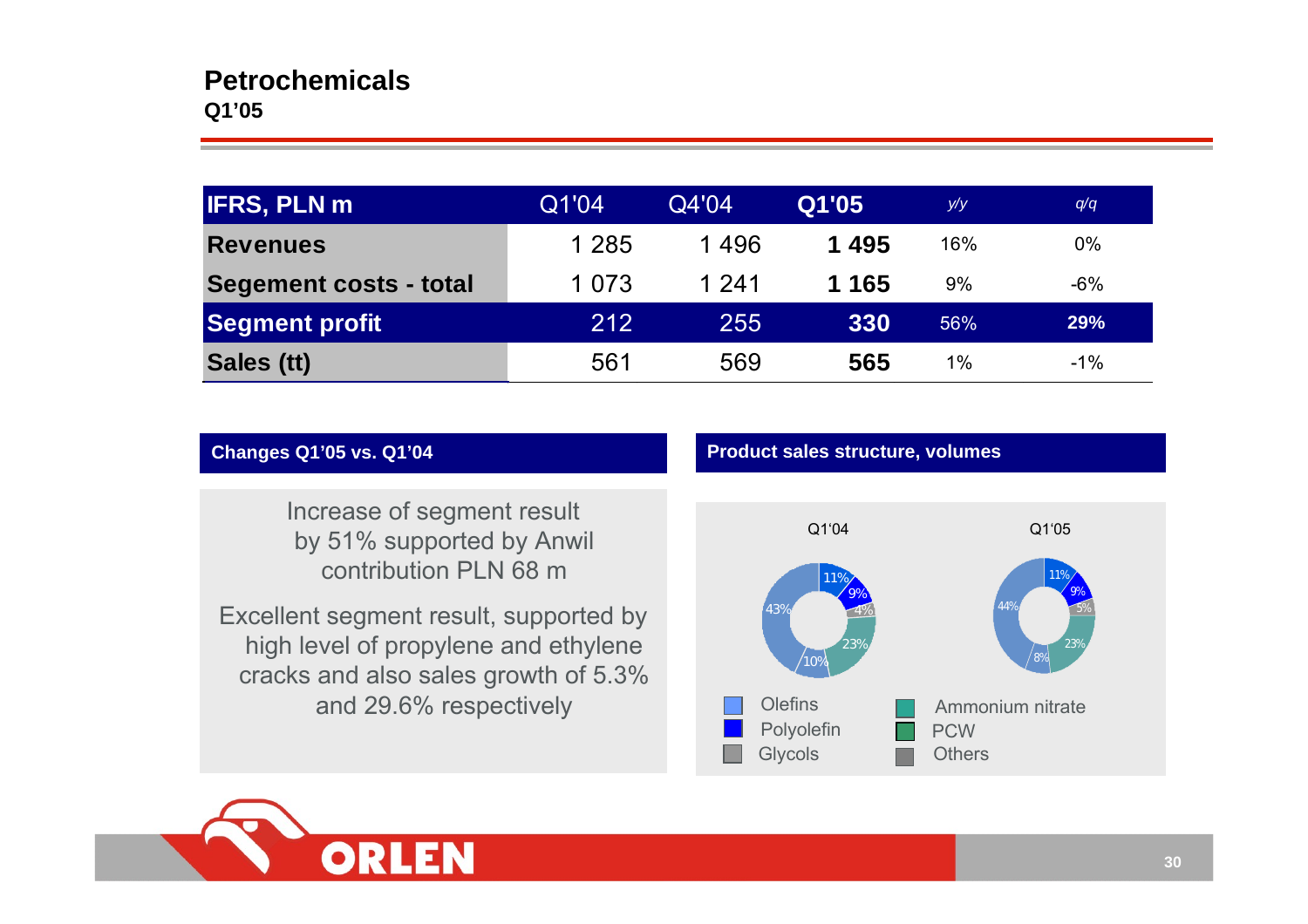**Cost cutting programme was undertaken by each segment of the company**

## **Production was front runner of the cost cutting programme in Q1'05**



**Effects of the programme realised in each segment in Q1'05**